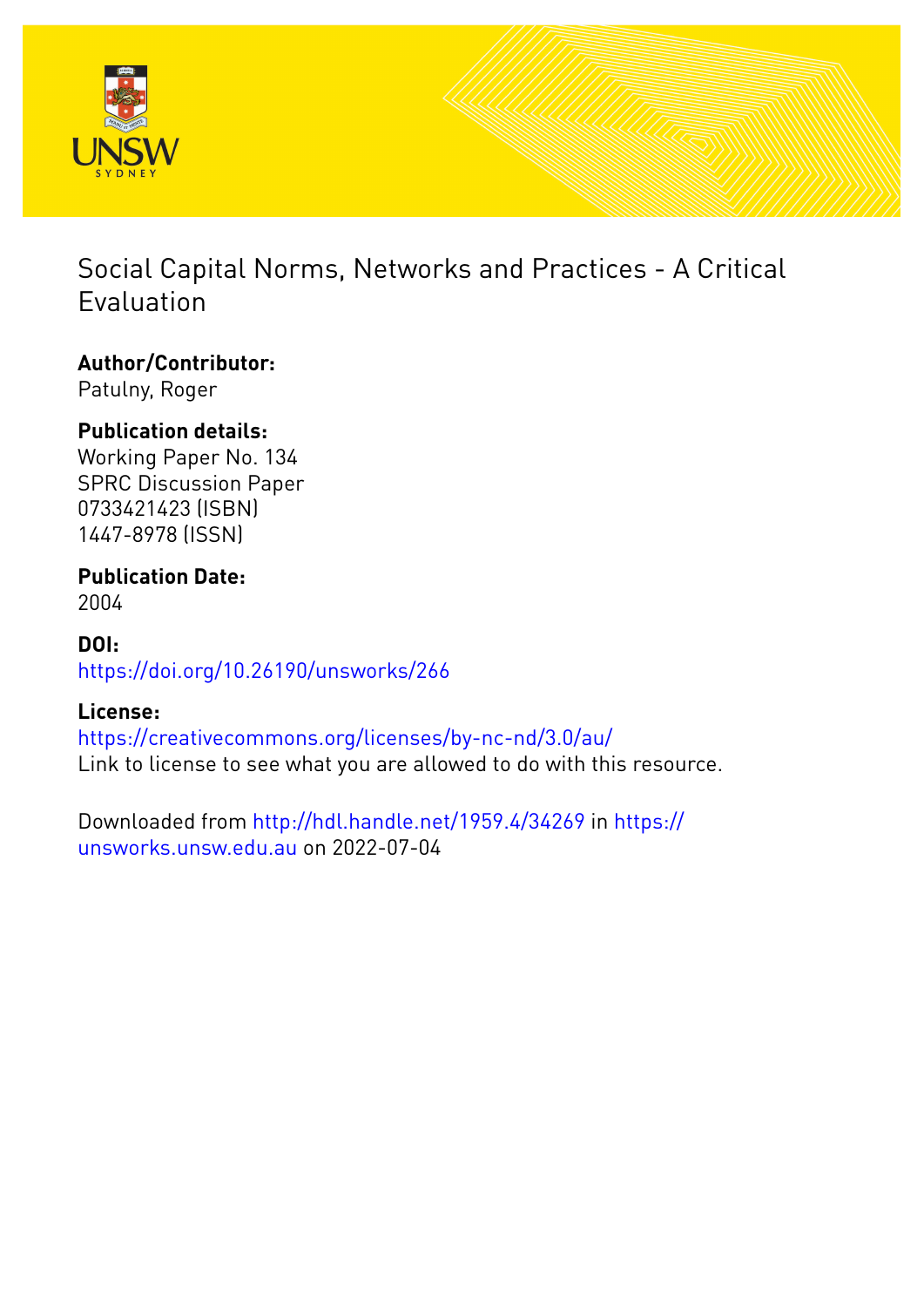

# **Social Capital Norms, Networks and Practices – A Critical Evaluation**

By Roger Patulny

SPRC Discussion Paper No. 134 *June 2004*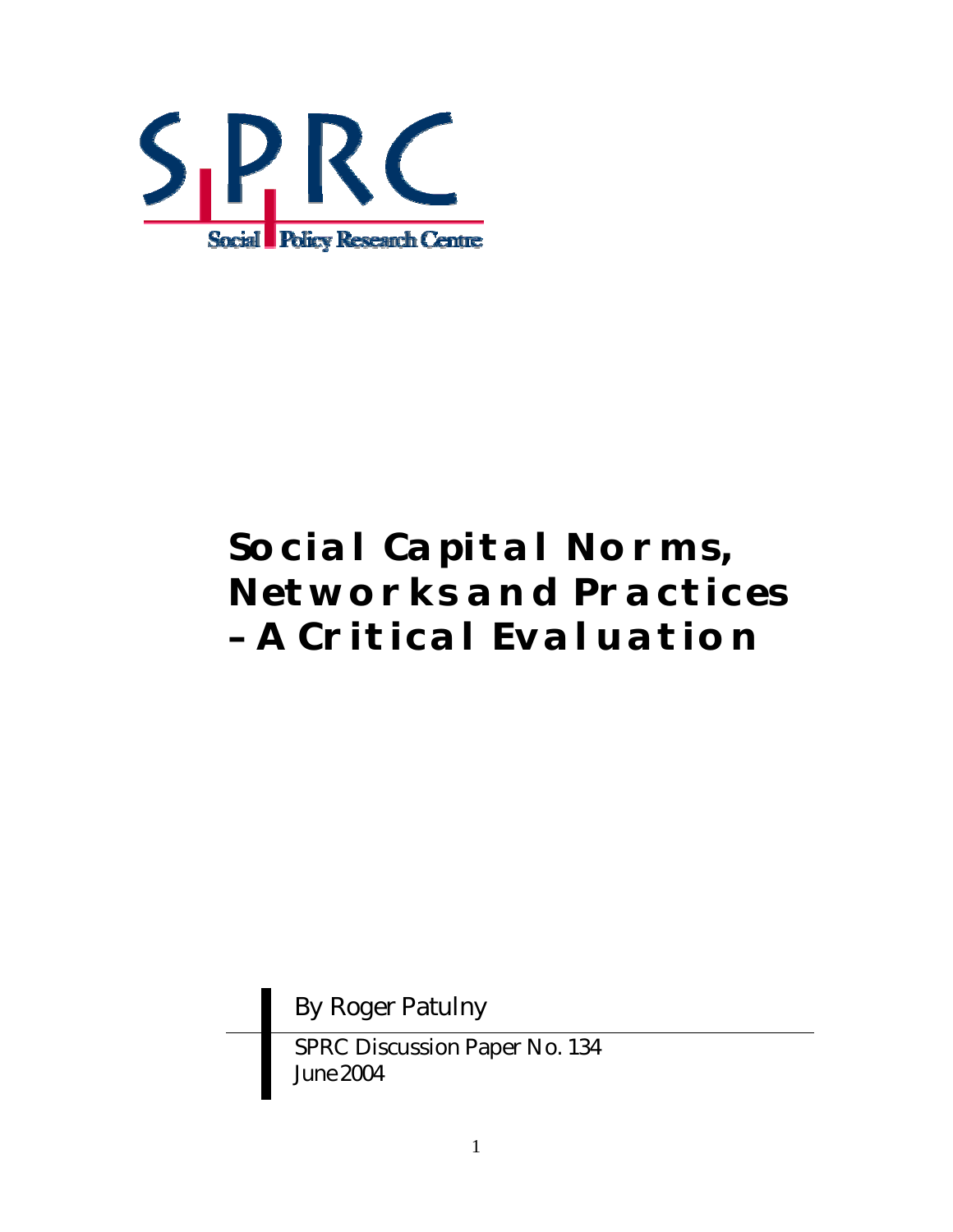Published by The Social Policy Research Centre University of New South Wales Sydney NSW 2052 Australia © SPRC 2004

ISSN: 1447-8978 ISBN: 0 7334 2142 3

Social Policy Research Centre Discussion Papers are a means of publishing results from the Centre's research, work commissioned by the Centre or research by visitors to the Centre, for discussion and comment in the research community and/or welfare sector before more formal publication. As with all the Centre's publications, the views expressed in this Discussion Paper do not reflect any official position on behalf of the Centre. This publication may be downloaded for use in private study, research, criticism and review. The publication is copyright, and may not be reproduced in any form without the prior permission of the author.

Bruce Bradbury, Peter Saunders and Kylie Valentine Editors

About the Author: Roger Patulny is a research scholar of the Social Policy Research Centre. For a detailed description of his thesis visit the Centre's website.

Correspondence to: Roger Patulny  $Email: r.path$ <sub>unsw.edu.au</sub>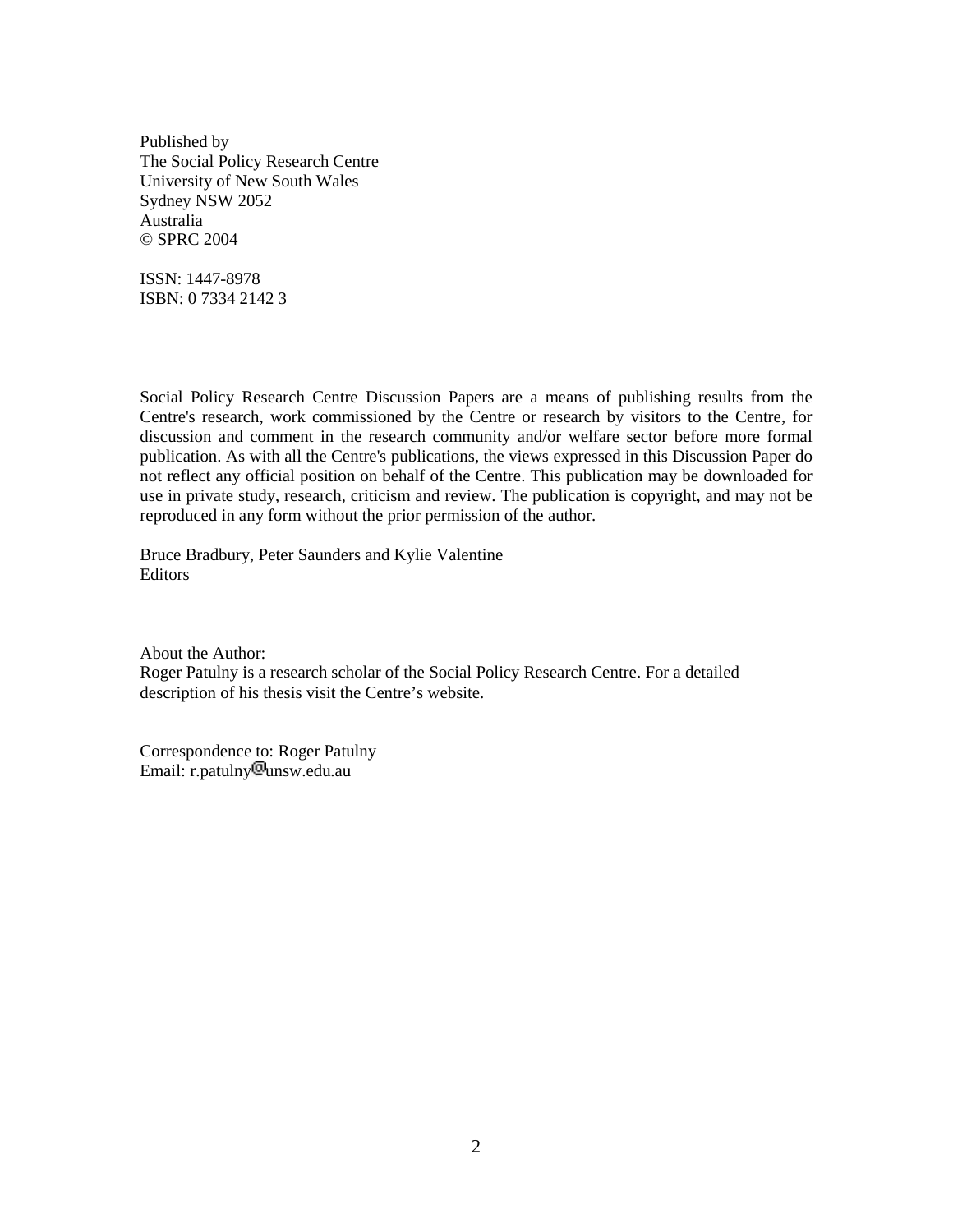#### **Abstract**

Social capital is a theoretically confusing concept, but one which nonetheless has much to offer as a potential measure of the strength of societies. It is in need of theoretical examination. This paper will outline the major theoretical aspects of social capital in relation to its three main component parts – values (such as trust), the networks such values are relevant to, and the practices (such as volunteering) related to those values and networks. It will also outline the major problems with the concept identified in the literature so far, including conceptual issues such as tautology and outcomes, the issue of who owns social capital, the possibility of different types or 'axes' of social capital – bonding and bridging – crowding each other out, and the existence of negative social capital (which incorporates issues of 'victim blaming'). In addition, two more uncommon problems specific to measurement are identified. The first is the predominance of analysing only the micro-individual demographic influences upon social capital – or the bias towards agency. Social capital is seen as shaped by individuals through their personal characteristics. However, large macro-social forces shape social capital as well. Such forces are more structural in nature, and are embedded within material reality. Four macro-social forces stand out in particular – materialism, inequality, gender-family dynamics, and cultural clashes – and their impacts are in need of measurement. This leads onto the final problem with social capital; choosing the appropriate level at which to analyse trends. International comparison to identify 'emergent properties' and policies peculiar to countries or clusters of countries that influence social capital is needed, particularly in relation to the influence of macro-social forces. Analysing clusters of countries by welfare regime is suggested here to these ends. In the final section of the paper, hypothetical connections are drawn between established social capital concepts and welfare regimes. Suggestions for empirical research are presented in conclusion.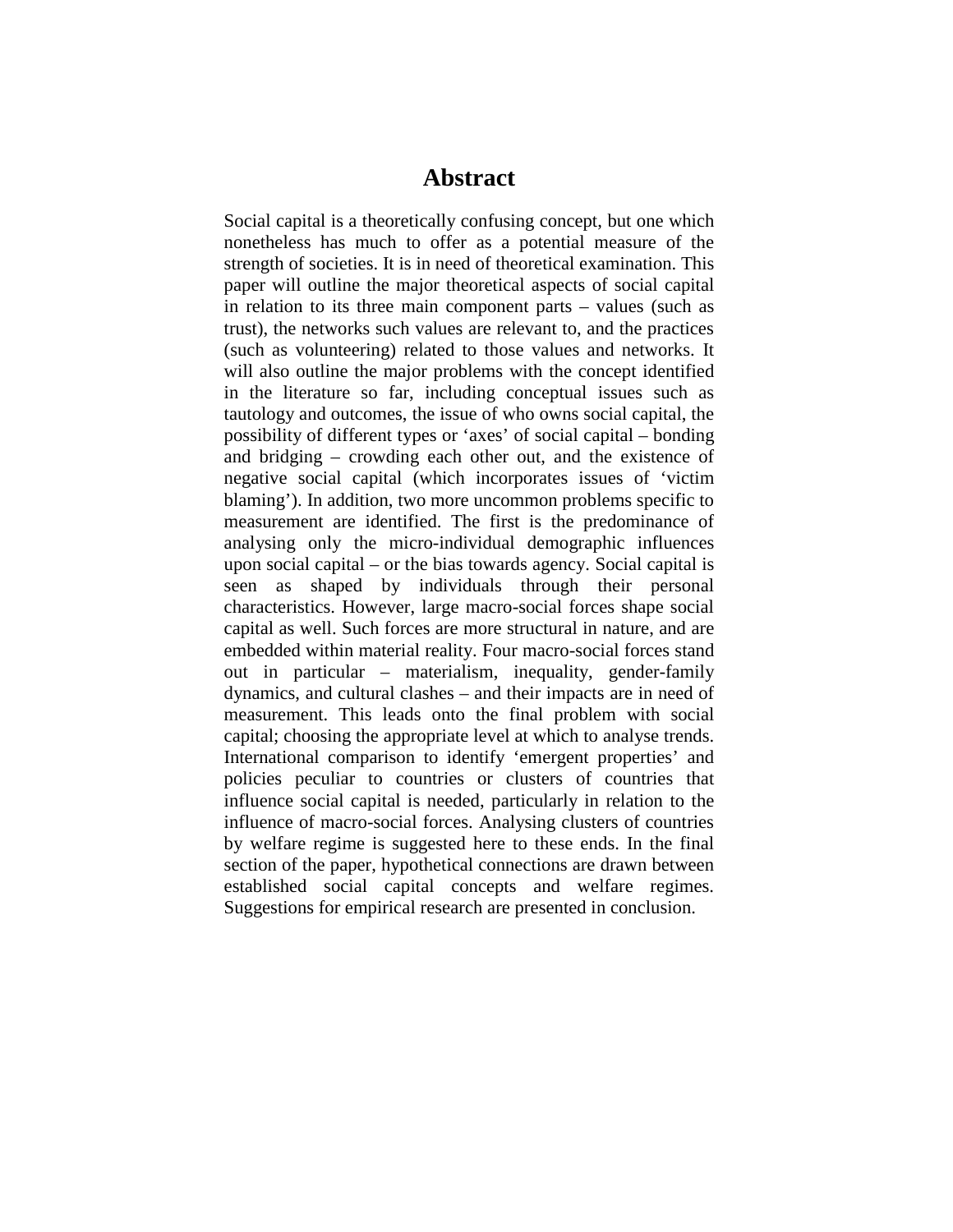#### **1 Introduction**

The concept of social capital is an interdisciplinary construct, with strengths and weaknesses in accordance. Its great weakness is in its measurement. Social capitalists are a long way off producing groundbreaking, policy-shaking statistics, with clear separation of concepts and lines of causality. By comparison, economists have assembled a strong 'team' of statistics, focussed upon individuals, which form the backbone of policymaking. Economic statistics are not scientific in the 'hard' science sense of physics or chemistry, yet they seem compelling enough to capture the public's near-complete attention. Policy decisions have consequentially become oriented toward satisfying individuals, not communities; society becomes reduced to a rational-choice landscape without structure or agency. A classic example of the blindness such economic reductionism promotes is found in the 'fetish' with economic growth, still prevalent in materially rich western worlds (Hamilton 2003b). Growth is depicted as the long-term panacea for individual ills (ie. a lack of income or employment), the healing of which will cure all social ills. This train of thinking is cemented into policy-making, despite mounting statistical evidence showing that increased growth in employment and incomes past reasonably modest levels does not induce greater levels of happiness within individuals (Helliwell 2002; Veenhoven 1996) let alone society, whereas social cohesion does for both. This is the great potential strength of social capital. None of the major measures derived from previous social research – class, status, social trust, volunteering – has succeeded in isolate in influencing policy makers to the same degree as economic statistics. Social capital is a step towards assembling a 'team' of social indicators to compete with those from economics, to engage with society in a non-reductive manner and give policy-makers an alternative set of measures with which to plan. Such measures are likely to be imperfect; but the lack of a compiled measure of any kind (and the ascription to rational-choice economics by default, as a consequence) is worse.

It is thus important to continue with the efforts to develop the social capital concept, and this requires substantial theoretical engagement. It is important to acknowledge the conceptual difficulties in social capital. Causality is probably the greatest problem, and will require extensive panel data in the future to become untangled. However, large theoretical and conceptual ground has been covered in terms of identifying social capital measures and outcomes within the literature. A few broad indicators have been generally agreed upon as appropriate to the concept, most particularly norms of generalised trust, and networks of voluntary association. These are in need of comparison, a task that has been undertaken by Uslaner utilising the World Values Survey (Uslaner 2002). However, Uslaner's approach relies largely on recall of membership and most particularly, values data rather than measures of actual activity. It is important to note that economic indicators have credence largely because they measure economic *activity or practice*, in terms of actual choices made, and 'revealed preference', instead of relying upon idealised preferences in the form of values and assuming they will flow onto relevant actions. It is important to measure practices, and social science too often relies only upon value-survey data alone. On the other hand, the failure to measure values within economics only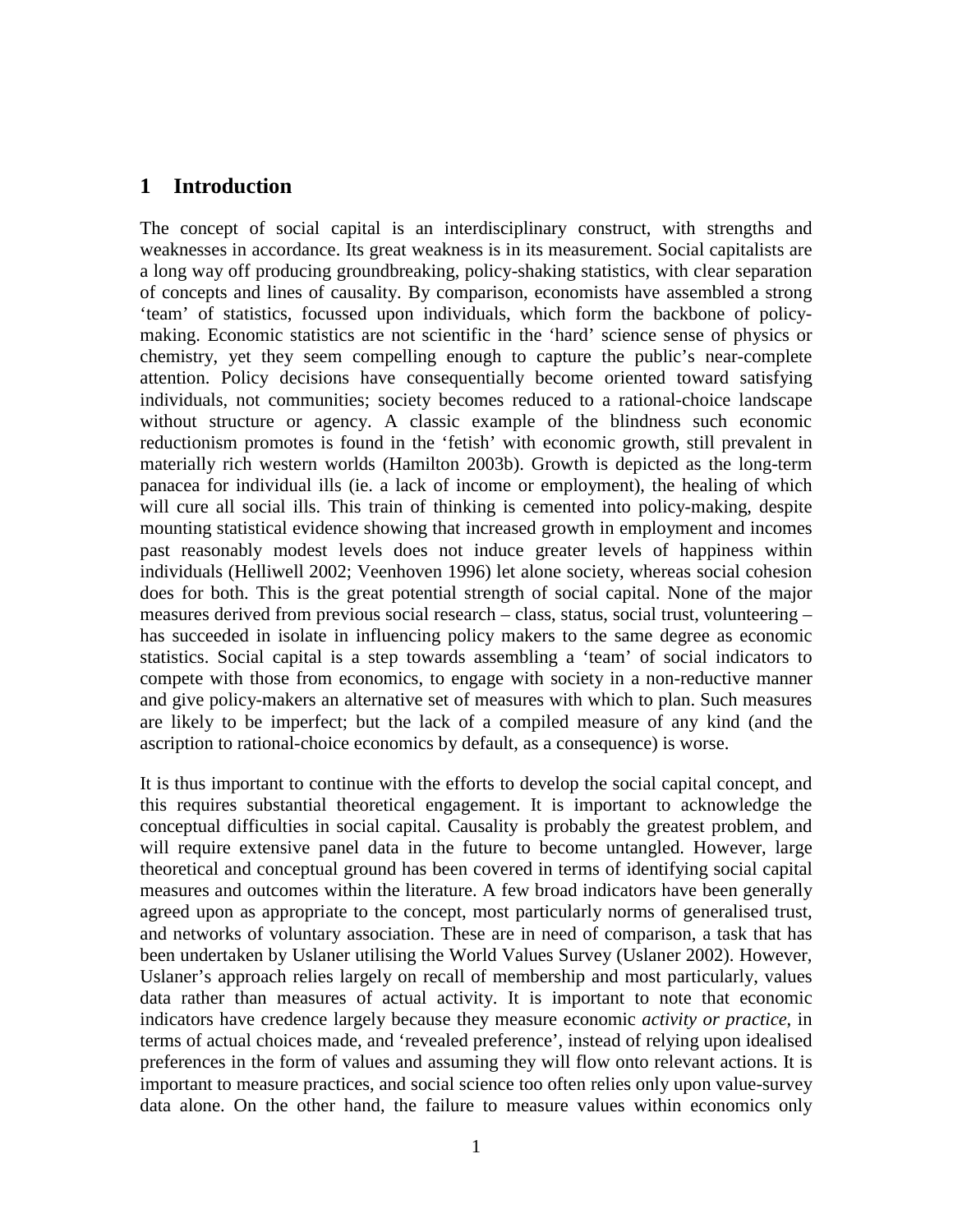compounds its inadequate reduction of society into monetary units. Economic modelling typically includes only that for which we have evidently paid, with large assumptions concerning opportunity costs; or what we gave up in order to get it. Such an approach is not ideal for capturing actions we wouldn't pay for, such as philanthropic volunteering. Nor is it suitable for capturing our future ambitions and directions, which are based on ideals and values rather than our present constrained choices. Unpaid activity and future directions are exogenous to economics, but fundamental to society.

Ideally, both values and practices need to be understood and contrasted. Their theoretical relationship to social capital therefore needs to be examined. This paper will outline the major theoretical aspects of social capital in relation to its three main component parts – values (such as trust), the networks such values are relevant to, and the practices (such as volunteering) related to those values and networks. It will also outline the major problems with the concept identified in the literature so far, including tautology, ownership, dimensions and negative effects. It will further identify important additional problems, mainly related to macro-social material rather than micro-individual demographic influences upon social capital. In the final section, it will briefly describe links between social capital and the devices used to mediate the effects of macro-social influences – welfare regimes. Suggestions for empirical research are presented in conclusion.

#### **2 The Social Capital Concept**

A common problem with defining social capital is uncertainty over whether social capital is a value held, such as trust, or a network that facilitates action, such as a voluntary association. Most definitions now appear to incorporate both aspects. The official OECD definition is a good example of this consolidation, and will serve here as a working definition of social capital when conceived this way:

Social Capital is networks together with shared norms, values and understandings that facilitate cooperation within or among groups (Cote and Healy 2001).

A third possibility however, is that social capital is in fact comprised of participatory actions or practices in themselves. Putnam (2000) included a raft of various measurements of social capital involving not just cultural norms (such as trust) and associational networks (membership), but measurements of actions such as volunteering. He justifies such proliferation on the basis of checking multiple sources in the face of inadequacy:

My primary strategy … has been to triangulate among as many independent sources of evidence as possible … No single source of data is flawless, but the more numerous and diverse the sources, the less likely that they could all be influenced by the same flaw. (Putnam, 2000, 415)

He notes that value surveys are good for opinions and behaviour, but have the problem (amongst others) of comprehensiveness, in that they should but often do not cover a wide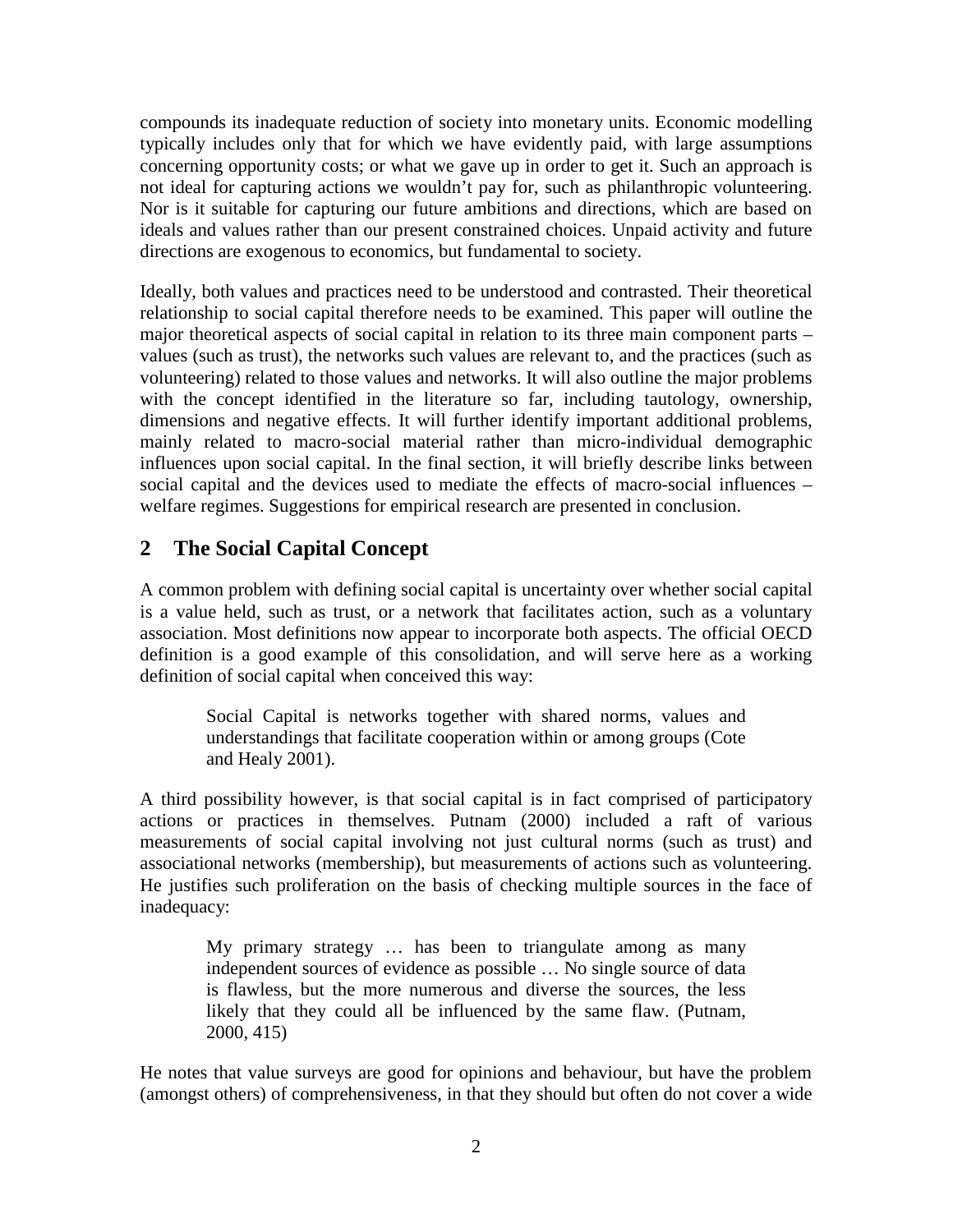range of activities. To redress this, Putnam has gathered detailed information on practices, such as volunteering and active membership. Putnam makes use of the American Use of Time Survey (John Robinson, University of Maryland) and supports the use of time diaries in general. Time-use data has become an increasingly popular source of information with which to measure volunteering and social capital. Authors such as Robinson and Godbey (1997), Ruston (2003), Urwin et al (2002) and Wilkinson and Bittman (Wilkinson and Bittman 2002) have each attempted to measure social capital using time-diary data. It provides extensive information concerning practices that can be used in comparison with values questions and recall-data on activities.

The idea of dividing social capital into norms, networks and practices gains some validity from other measurement instruments. The most theoretically informed specific survey on social capital within Australia to date (Commission 2003), the Australian Institute of Family Studies' 'Social Capital and Citizenship Project' focuses solidly upon networks and norms, though does not encompass volunteering practices. The pending ABS social capital and Time Use surveys are interested in all three aspects. The World Bank social capital measurement tool SOCAT (Grootaert et al. 2002) includes items along six dimensions: 1) groups and networks (structure), 2) trust (cognitive), 3) collective action (operations), 4) information and communication access (operations), 5) social cohesion and inclusion (outcomes) 6) empowerment and outcomes (outcomes). These are certainly compatible with the present approach: item two is synonymous with norms, items one and four with networks, and item three with practices. Only items five and six are not compatible with the present social capital measurement approach. However, each of these items is more appropriately defined as outcomes rather than indicators of social capital.

Putnam's approach has been criticised for a potentially similar tautological fallacy, in that he confuses definition and measurement; this will be discussed further below. It is important then to theoretically examine the appropriate conceptual parts to social capital – values, networks and practices – before attempting any kind of conceptual consensus.

#### **2.1 Norms - Trust**

Inquiries into the nature of social capital have produced the broad consensus that trust is one of its most essential components. If we grant that social capital can be defined mostly as networks of mutual trust, it leads onto the question of what actually is trust? Trust has been studied theoretically and empirically for decades. Its origins and status as a concept are somewhat confused, changing as economists, sociologists, and political scientists have used it in turn (Anhier and Kendall 2000). Its profile has been consolidated and improved of late, thanks largely to the popular interest in social capital. Besides Putnam, the major contributor in raising the profile of trust from political science is Francis Fukuyama (1995). He sees that a healthy civil society is needed to back up political and economic institutions, and that the most important cultural element, to social life and the economy, is trust. He notes that communities of trust are formed:

not on the basis of explicit rules and regulations but out of a set of ethical habits and reciprocal moral obligations internalised by each of the community's members … traditional culture contains embedded rules of behaviour that are rational for that culture … but while habits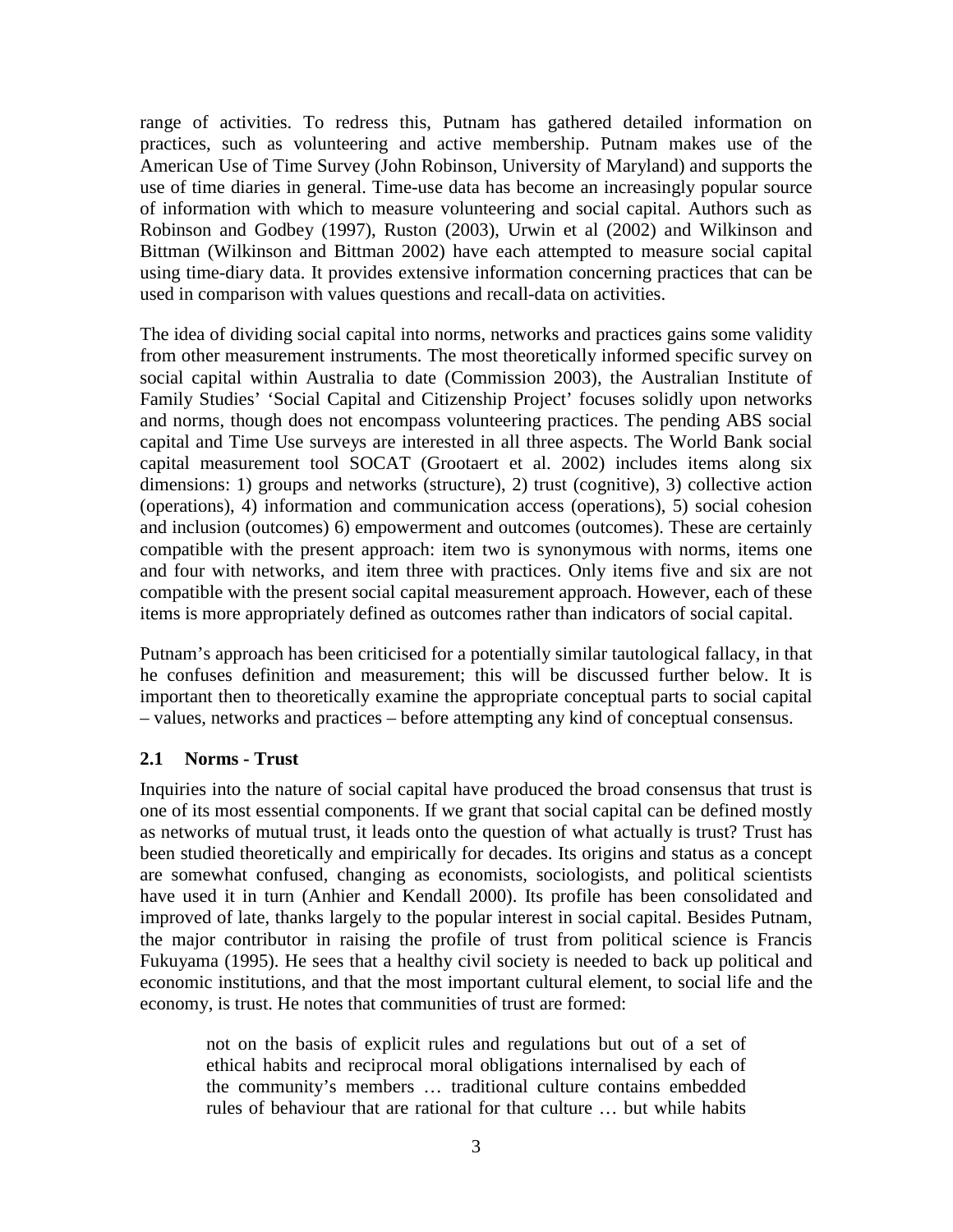can be economically rational or may have once have had rational causes, many are not, or else take on a life of their own in situations when they are no longer appropriate. (Fukuyama 1995, 9 and 20)

Whilst suggesting that trust is important and related to volunteering, neither Putnam nor Fukuyama tests the interrelation empirically. Nor do they explain it substantially in a theoretical sense. How does trust decline, if trust and social capital are rooted so strongly in history? Political science, steeped in normative conceptions, offers little clarity to the question of trust formation.

Economists have made headway into aspects of trust-formation among individuals through research into decision-making and rational choice theory (Dasgupta 1988; Gambetta 1988; Good 1988). The problem is that more often than not, it is rational not to trust. The economists' rational-choice perspective is that a lack of information concerning other people undermines trust. This is the subject of the famous Prisoner's Dilemma scenario, a trust game where two prisoners are separated and asked to confess their mutual crime. If they do so and their partner does not, they receive a bigger sentence than if both confess (they share the same sentence) or neither confess (both get off free). It is therefore rational to distrust (confess), as the risk (cost) of getting sold out by the other person is too great to risk trusting. This 'one-shot' prisoner's dilemma assumes a lack of prior familiarity exiting between the prisoners, however, and that the whole episode of imprisonment and confession is a once only affair; that the two prisoners will have nothing to do with each other afterwards. Such assumptions ignore the prospects of additional punishment or expectation developing through repeated interaction, which Dasgupta (1988) asserts is important to trust-building.

Dasgupta describes the difference between a one-shot and 'reiterated' Prisoner's Dilemma. A 'one-shot' Prisoner's dilemma game sees trust as irrational, as the costs of defection are low (the prisoner's are unable to sufficiently sanction each other for defecting) and the long-term rewards are likewise too low (there is insufficient information concerning the gains from potential future interaction with the other prisoner). However, she notes from Axelrod (1984), that a Prisoner's Dilemma game can be reiterated. A reiterated prisoner's dilemma develops into a cooperative equilibrium. The idea behind the reiterated prisoner's dilemma is that with additional association and information sharing, avenues of sanction and reward appear, and there is suddenly more to gain by cooperating than defecting. This is true at least up until the final iteration, where it become rational to defect. Glaeser et al. (1999) note that a group's behaviour is a product of rational individual decision-making, and anticipating specific individual characteristics – such as another's trustworthiness – through awareness of penalties and rewards:

In general, trustworthiness is the product of the calculation where the benefits of shortrun financial gain are outweighed by psychic costs from cheating and long run penalties imposed on cheaters. (Glaesar et al, 1999, 7)

Thus it is rational to trust those with whom we have long-term repeated interactions, and share punishments and rewards. However, whilst the rational choice perspective may be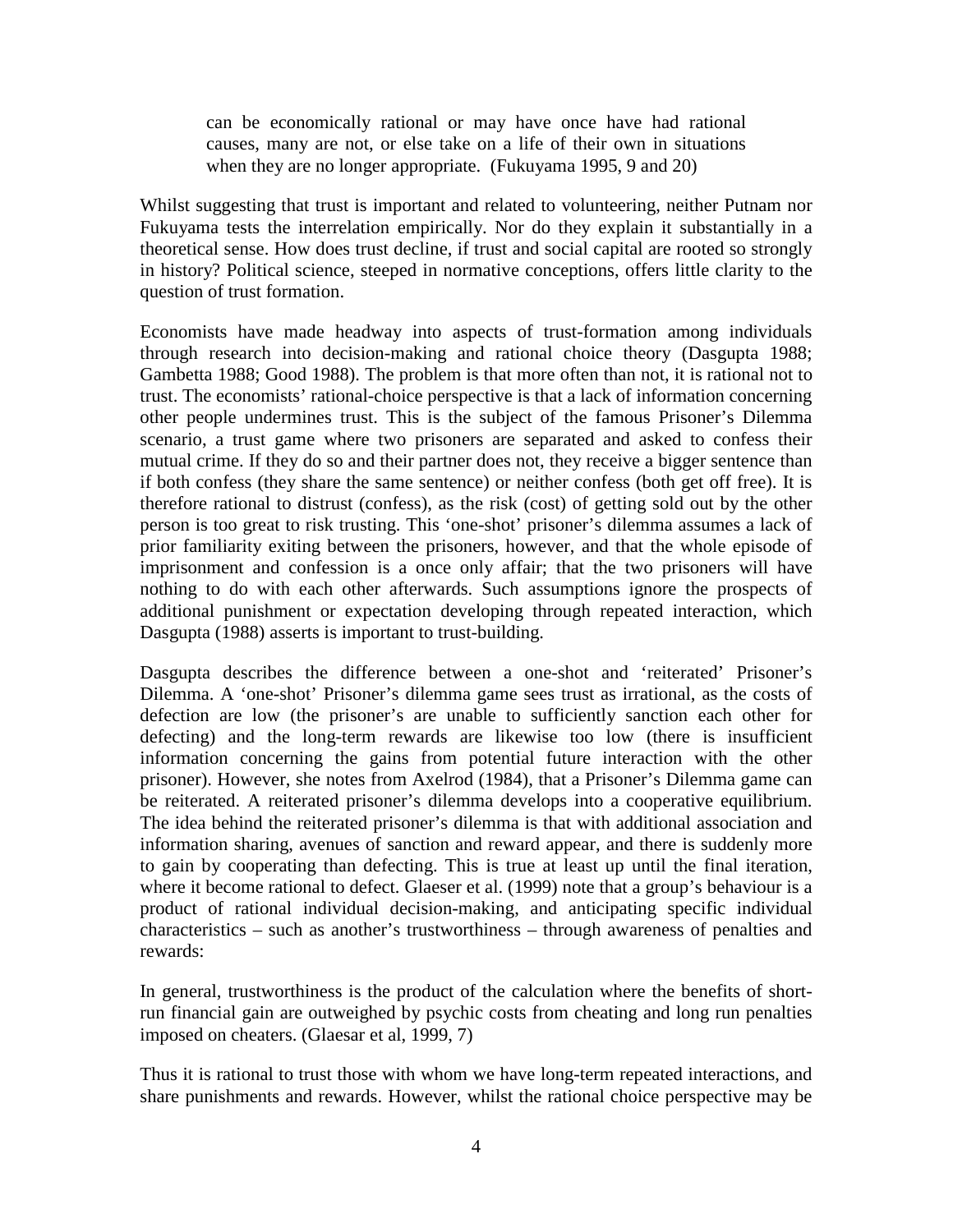applicable to two persons, or even small groups, sociologists point out its limitations when applied to general society. Trust is primary to social interaction for sociologists such as Luhman (1979), Coleman (1990) and Giddens (1994). Luhman in particular notes that as society gets more complex, and we lose information, we lose trust. However, paradoxically, Luhman also seems to suggest that trust's primary 'function' is to cope with the increasing social complexity and uncertainty characteristic of postindustrial/modern society. If we lack information – as we most certainly do in complex society – we must trust, or else any kind of action would be impossible. We would, for example, become paralysed each morning before we reach the front door, trying to gather the information and calculate the chances of being hit by a car if we step outside. Paradoxically, therefore, it seems that trust is mandatory under conditions of complete uncertainty, and yet at the same time is positively related to information and certainty. If one knew another completely, one would not need to trust; at the same time, it is easier to trust those we know well (it is perhaps just that we can never know them completely). This suggests that there may be two types of trust, one linked positively (through rising faith) and the other negatively (through declining information) to uncertainty. Uslaner speculates that this is exactly the case (Uslaner 1999a; Uslaner 1999b). He makes a distinction between generalised and particularised trust. Having a sense of generalised trust means having faith in people we do not know who may be very different from ourselves. Experience, says Uslaner and Brown, only builds particularised trust:

Generalised trust tends to be resistant to most forms of experience … the theoretical difficulty is that experience can only build confidence in people we know – and this type of trust does not translate into faith in strangers. There is no straightforward linkage either theoretical or empirical, between trust in people we know and faith in people we do not know. (Uslaner 2002, 8-9)

This generalised/ particularised distinction is important in that it enables us to resolve the paradox between Luhman's idea and those of rational-choice economists. It suggests there are indeed two types of trust, one of which is based on experience, information and rational-choice (particularised trust), the other upon norms and faith (generalised trust). These generalised and particularised types of trust can either support or undermine each other, as we will now examine.

Generalised and particularised trust – norms and rational-choice – are likely to mutually support each other when uncertainty is relatively minor and society stable. This is the scenario described by Coleman (1990), who notes, much the same as Dasgupta, that the rewards and sanctions involved in rational choice are steeped in social norms. He conceives of trust as a conscious rational process that incorporates uncertainty through limitations in time and information producing risk; we calculate trustworthiness when we have the time and knowledge, we gamble and risk when we don't. To aid in our calculations and gambling, both sanctions and rewards ('intermediary' connections and networks between would-be trusters that cooperate and share information) are required. For Coleman, sanctions and rewards work through a normative structure to facilitate trusting decisions, which in turn reinforce the normative structure. This can be interpreted, using Uslaner's constructs, as a case of normative generalised trust facilitating particularised trust, which in turn reinforces generalised trust.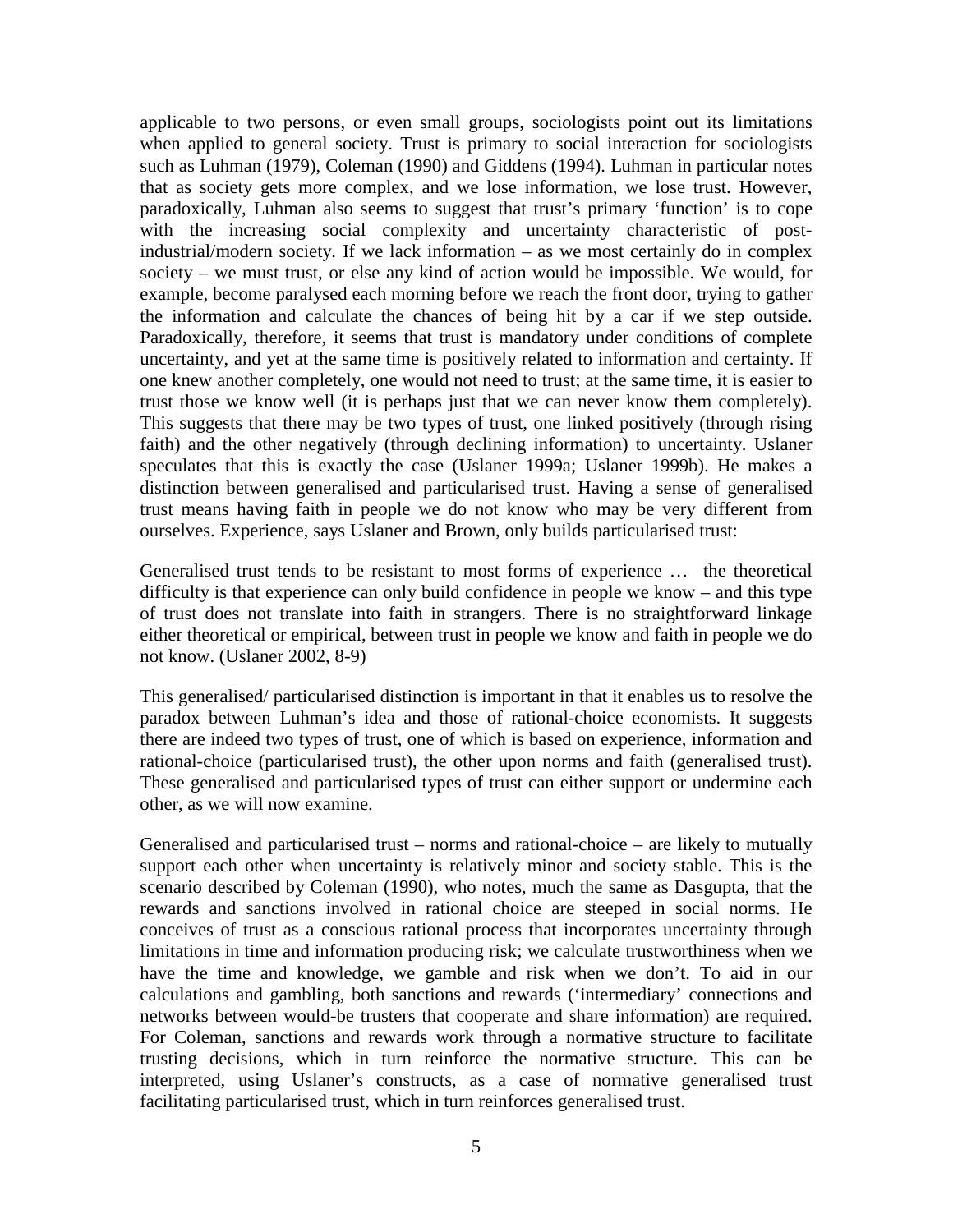However, Coleman's structuralist approach, like most other structuralist approaches, runs into the problem of conflict and change. As uncertainty increases, or historical events cause a rupture in the normative structure of a society (through war, disaster, or colonisation, for example) it is likely that the two kinds of trust will become incongruous. Normative confusion undermines expectations, reducing the value of sanctions and rewards and making generalised trusting a risky business. Change, in the form of decreasing certainty, is likely to encourage the erosion of the more risky generalised form of trust in favour of safer particularised trust – watching the company we keep. A number of authors testify to the resilience of generalised trust however (Mansbridge 1999; Uslaner 1999b; Uslaner 2002). There is some wisdom in this. Rewards are typically greater in trusting generally, in terms of greater social activity and information sharing. Also, whilst generalised and particularised trust may be mutually supportive under stable or fairly certain conditions, the latter always needs the former. The one-shot prisoner's dilemma reinforces the fact that particularised trust cannot rationally grow or live in a normative vacuum. Particularised trust requires a normative structure to encourage reiterated interaction, and such a structure requires a minimum of basic generalised trust – that cars will not drive on the footpath, for example (which helps us get out the front door in the mornings). Particularised trust is premised to at least some degree on norms, and therefore (to some degree) on generalised trust. Generalised trust norms need only themselves to exist, on the other hand.

In addition, it can be seen that (except under circumstances where the normative structure has broken down completely) generalised trust can restore itself and subvert particularised trust by overriding the rational-calculation process. This can happen in two ways.

Firstly, a moral decision to trust despite the particularised circumstances may flow from strong generalised norms. Mansbridge (1999) criticises the rational construct of trust, which divides people into timely and 'smart' defectors and 'suckers', as unable to explain altruistic behaviour. She notes that trusting altruistically is to deliberately trust another more than you believe you should for moral reasons - to express respect, express positive concern for the relationship (turn enemy to friend), or to serve as a model for the other person to imitate or reciprocate with. In effect, the particularised trust system is overridden initially, and then instigated later with improved chances of success. Generalised altruism is one way to 'kickstart' particularised trust. Given calculation, altruism is far too risky to be rational; it requires a belief in (and adherence to) generalised norms of trust. Such an approach is akin to a 'leap of faith', whereby rewards (such as freedom and choice in interacting with whomever) rather than sanctions are emphasised.

Secondly, generalised trust may be intertwined with the ability to exercise power, within the normative social structure. Offe (1999) notes that trust usually requires a degree of support from resources and power, so as to make the trusters less vulnerable to breakdowns in trust. For Offe, trust and power are complements as much as substitutes. Luhman notes that power is the ability to reduce the uncertainty in one's life. Those with resources and power are better able to control their situations and limit the pressures and demands complex society throws at them (usually by off-loading such complexities onto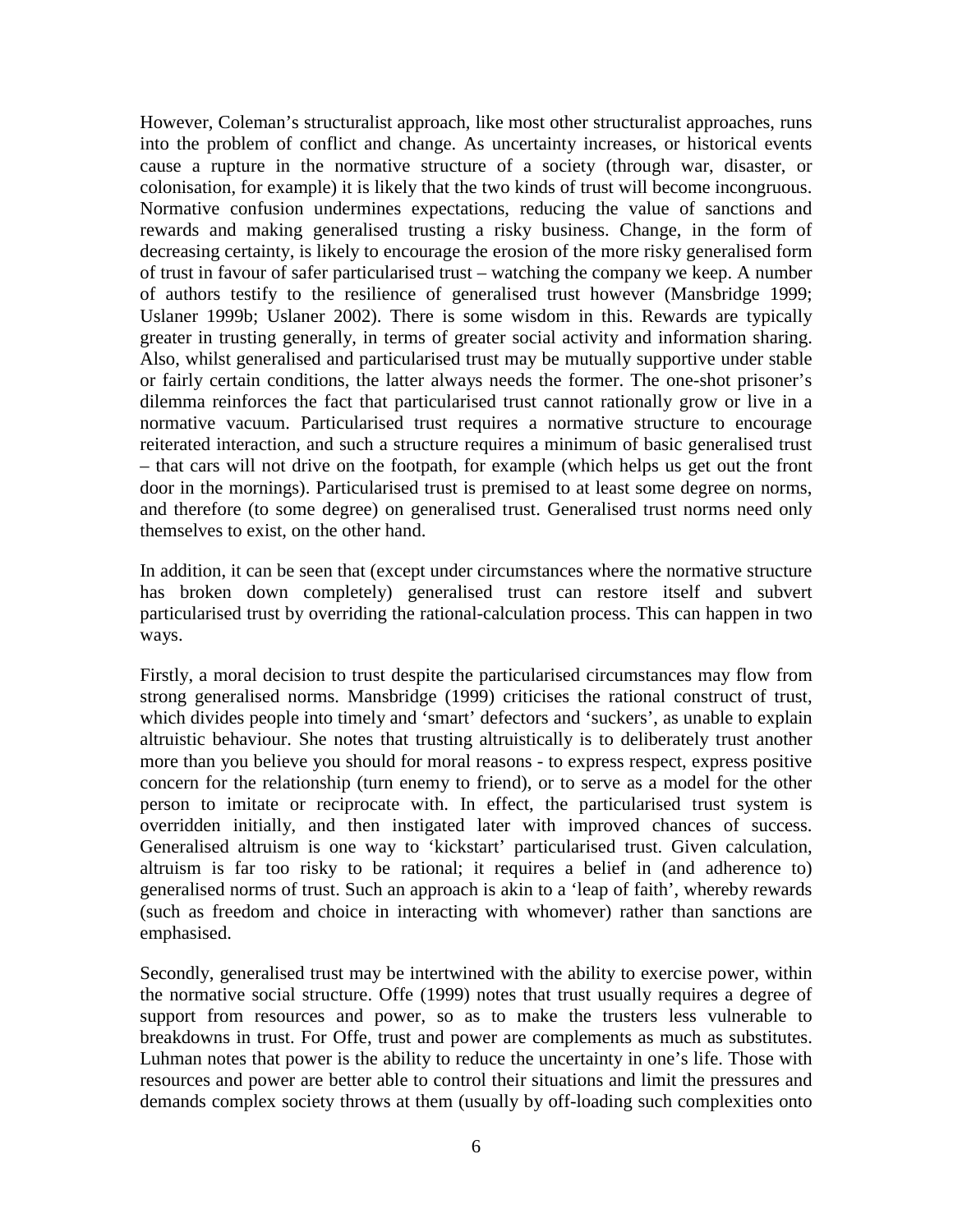other people). Uslaner (1999a) notes that allowing for the effects of power in considering sanction and reward turns social cooperation into an iterated prisoner's dilemma, or 'rational gamble' of guessing as to the other's trustworthiness, where betting the wrong way as to when to finally defect (ie before the other person does) makes you 'the sucker'. Lacking resources or power means that one struggles under constant pressure and complexity; one cannot afford to trust, because the risks are too great of always being 'the sucker'. Power derived from the generalised normative structure enables one then to shape particularised interactions. Such an approach is akin to 'screening' or limiting information as a form of censorship, and sanctions and conformity are emphasised.

This second argument concerning the dominance of generalised over particularised trust (or norms over rational-processes) can, however, be turned on its head. Rather than flowing from the normative social structure, power may be embedded in the rationalchoice decisions made by particularised trusters on the basis of knowledge and experience. By enabling alliances and decisions to be made that allow the accumulation of resources and information, particularised trusters may be able to shape or undermine generalised trust.

We thus find that the particularised and generalised trust variants identified by Uslaner are useful concepts that explain many of the trust relationships postulated by others. Social cohesion is shaped by the interactions between these two types of trust. It can be seen that issues both of power (sanction) and morality (choice) are essential to establishing long-run generalised trust equilibriums. However, power and morality are embedded in a normative structure. It is important then to analyse aspects of this normative structure in conjunction with trust, when attempting to measure social capital. Given our postulations of a particularised trust based on sanctioning and conformity (power), and a generalised trust based on morals of openness and freedom (choice), two prominent types of normative cohesion become apparent.

There is cohesion based upon duty to one's network. This is based on a sense of loyalty and commitment, usually accompanied by a somewhat 'conservative' adherence to group laws and customs. This type of cohesion denotes a strong sense of coercion, and an orientation towards power and sanction. The duty-based form of cohesion can be found within several broad tranches of sociological theory. Classical theory, via Durkheim's sanction based norms and Weber's separation of affect from value-rationality, along with more modern variants in Goffman's (1959) shame based rituals and Luhman's power as 'interaction stabiliser' (1979, 37), all emphasise the first type of cohesion based on 'dutiful' commitment, underpinned by sanctioning. It is also found within empirical measurement of willingness to cheat (Knack and Keefer 1997) (Glaeser et al. 1999) (Raiser et al. 2001). These authors assume that an unwillingness to cheat is synonymous with social attachment. However, an unwillingness to cheat is filtered through institutionalised sanctioning processes before the effects are passed on to society. In effect, measuring unwillingness to cheat can be a potential measure of the fear of sanctioning – and the desire for others who cheat to be sanctioned – associated with a duty-bound cohesion that emphasises the 'rule of law'.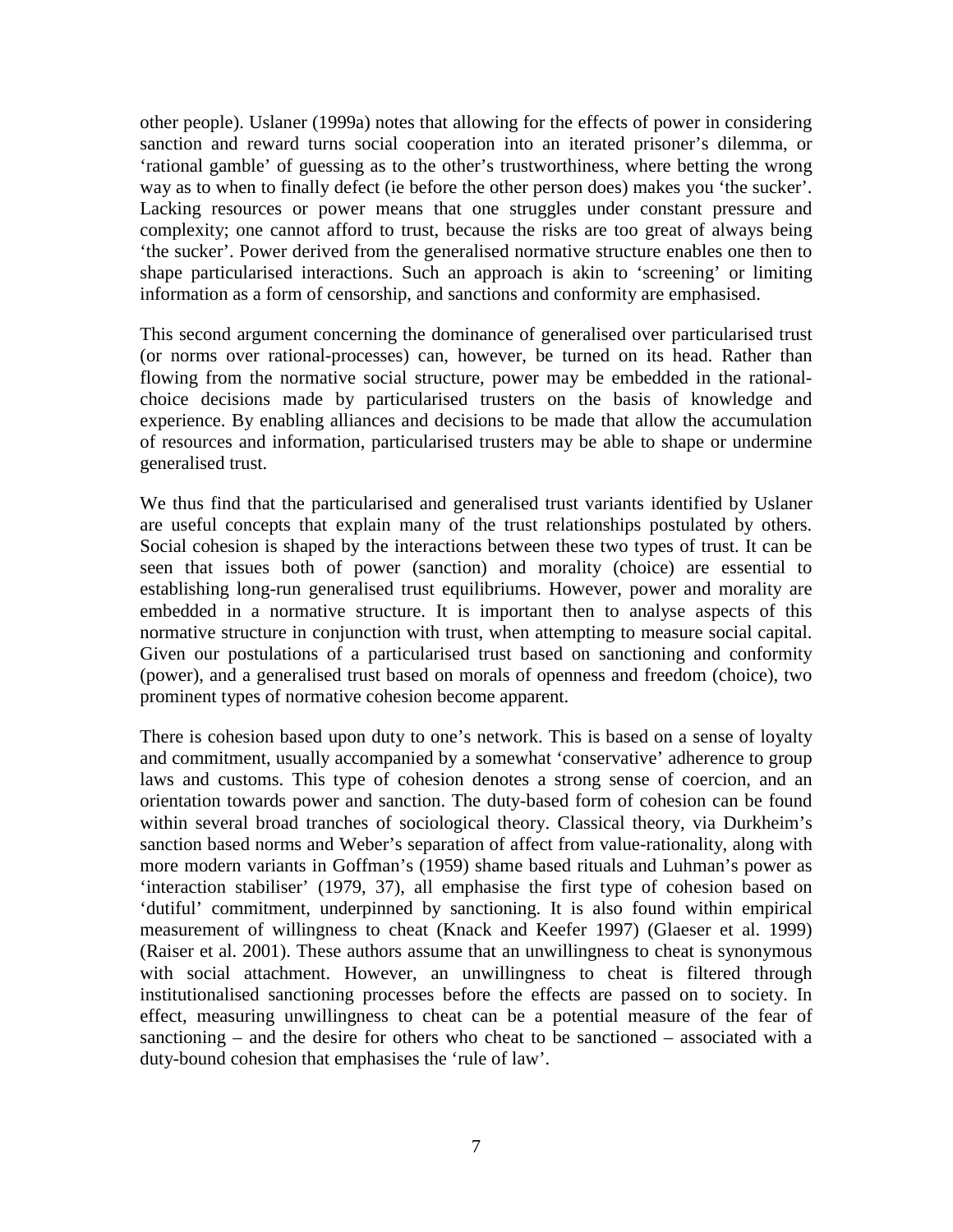There is also cohesion based upon tolerance towards all comers. This denotes enjoying the experience of company, tolerance, and incorporates a sense of 'progressive' acceptance and inclusion. This type of cohesion emphasises the rewards of cooperation. Contemporary theories related to reflexive agency from Giddens (1994), Beck (1994), and Lash (1994) emphasise post-industrial choice and lifestyle, and thus this variant on cohesion. It is particularly predicated on tolerance and openness, but not naivety. Offe (1999) notes that trust is predicated in an amount of distrust, and that strangers build trust by probing evidence of trustworthiness of others – which requires distrust. "A trustworthy person is someone who exposes himself (and thereby enhances his autonomy) to continuous and scrupulous examination by others." (Offe 1999) (p56) After reasons for distrust are methodically invalidated, generalised trust arises. Tolerance in relation to social capital has been empirically researched by numerous authors (Putnam 2000; Haezewindt 2003; Woolcock 1998; .

If Uslaner's division of trust into particularised and generalised proves to be correct, and their interaction is related to either power or moral choice, then cheating and tolerance should be included as associational components of social capital alongside trust. Each is indicative of a certain type of cohesion, and the association each bears with generalised trust will point to trust's relation to coercive or moral cohesion, and more appropriately to the origins and dynamics of trust.

#### **2.2 Networks - Voluntary Memberships**

Measuring joining and membership in associations is the mainstay of social capital analysis. Popularised by writers from Tocqueville in the 1800's through to Almond and Verba's (1963) classic study of the US in the 1960's, group membership has an almost mythic status in cultures such as the US. Almond and Verba's main concerns were of an over-abundance of joining. Given this, it is perhaps unsurprising that Putnam has attracted so much interest in his work when he asserts, thirty years after Almond and Verba's work, that the danger has reversed, and that associations are suddenly in decline. Putnam's theoretical examination of network characteristics and their relation to social capital is rather limited however, and it is important to examine the concept of networks in more detail, lest we run into the same conceptual and measurement problems Putnam has been criticised for.

Bourdieu (1986) gives probably the most critical perspective of social interaction centred upon networks. He notes that social networks are based upon shared habits and cultural understandings, but also that such networks are almost by definition finite and contested by warrant of their exclusion of others – thus the analogy with capital:

The social world is accumulated history, and if it is not to be reduced to a discontinuous mechanical equilibrium between agents who are treated as interchangeable particles, one must reintroduce into it the notion of capital and with it, accumulation and all its effects. (Bourdieu, 1986, 241)

Bourdieu's networks are similar to those of Olson. Olson (1982) notes that special interest groups can cooperate to impose costs on non-members in pursuit of members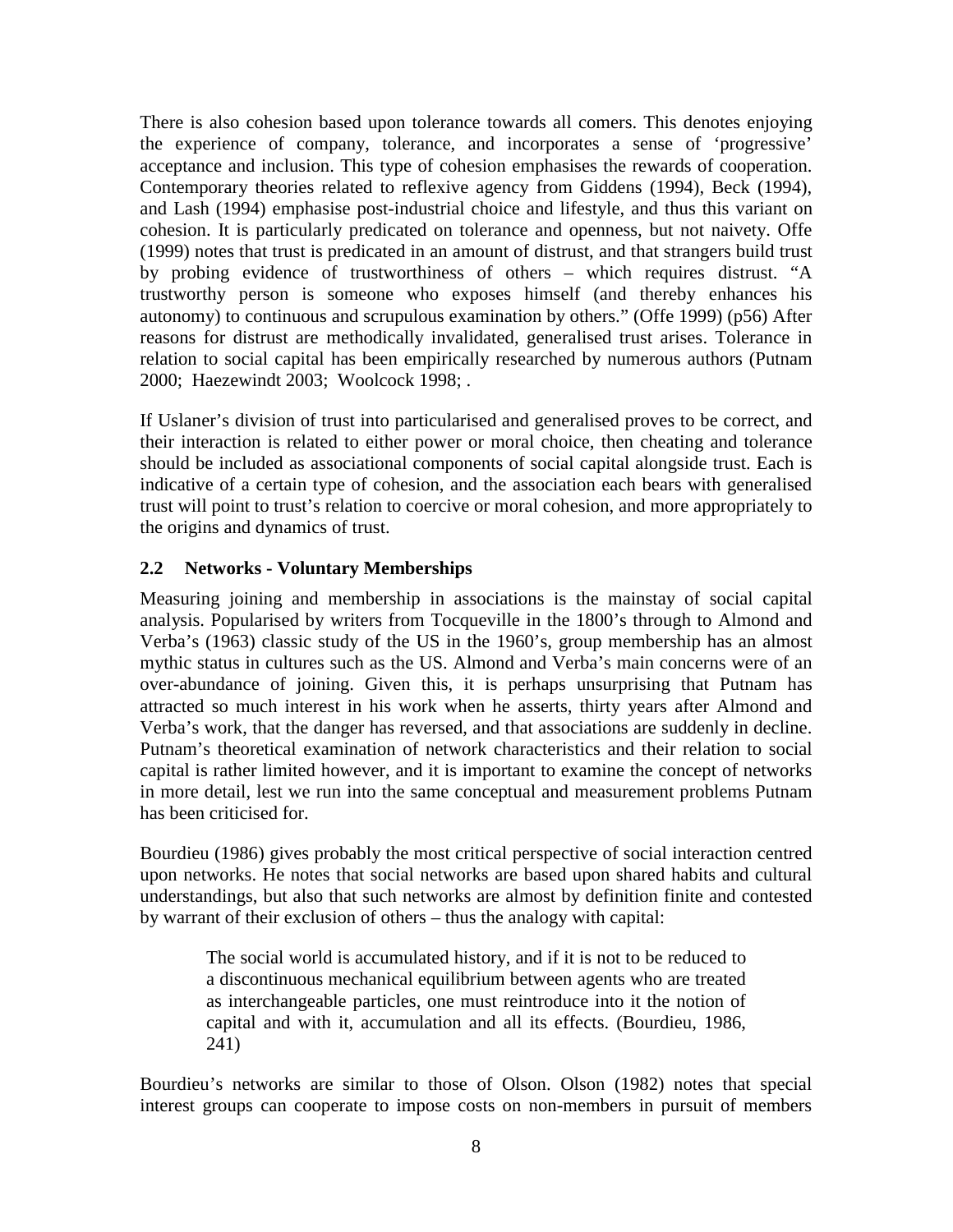interests, the gains being much greater in this regard than from cooperative action. Coleman (1990), like Bourdieu and Olson, notes the importance of closed networks and of reputations in maintaining them. However, unlike Bourdieu, he emphasises the influence not of the individual capital holder within the network, but of the trusted intermediaries that facilitate a network, creating specific networks of connections between individuals and institutions, which settle down over time to become social structures. Both Coleman and Bourdieu thus locate social capital within networks. However, they tend to focus on the advantages of being an insider versus facilitation between the networks.

Burt (2000) takes the analysis a step further. He, like Bourdieu and Coleman, attributes the advantages networks confer to the mechanism of closure, in that closure allows control over access to information resources held by the network, and facilitates effective sanctioning. However, he goes on to further suggest that brokerage across the 'holes' between closed network structures grants the greatest influence. Thus it is not insiders in a network that hold advantage, but the person who spans two or more networks, and can mediate the interactions between them. This idea is captured in a similar fashion by Granovetter (1973), who notes that strong networks close down the flow of information, and Lin (2001) who notes how people's use of positions (theirs and others) in and between institutions and structures as 'resources'. The point of relevance here is that a society in which structural considerations dominate – where all holes and networks close over – is one in which communication and consequently community break down.

These perspectives are not to suggest complete openness of networks. Burt, indeed, emphasises that brokerage is predicated upon it:

Structural holes are the source of value added, but network closure can be essential to realising the value buried in the holes. (Burt, 2000, Abstract)

From a network theory point of view then, a 'balance' is needed between closed and open networks; closed to create value (from closure and brokerage), and open to redress inevitable inequality. Recent definitions of social capital have crystallised around the idea of social capital as existing in numerous dimensions or networks, each characterised by its own norms of trust and reciprocity, which are in turn conducive to other forms of social action (economic, political, voluntary, etc). Most notably, Woolcock and Narayan (2000) and Putnam in his later work (2000) divide social capital into two distinct and separate dimensions, bonding and bridging, which are vital to maintain in balance. Bonding, also known as particularised social capital, is essentially inward looking, and focussed upon experience and familiarity. Whilst not overlapping exactly with the closed networks identified by Bourdieu, Olson, Coleman, the similarities are distinctive. Such networks confer distinctive advantage to their members by excluding outsiders, or brokering across other closed networks. This type of network is akin to – and likely driven by – Uslaner's particularised trust, discussed at length above. Such trust is rational, information focussed, and calculated. Bridging capital, on the other hand, also known as generalised social capital, is more outward focussed, and driven by generalised norms of interaction. This form of capital is more in keeping with Putnam's conceptions,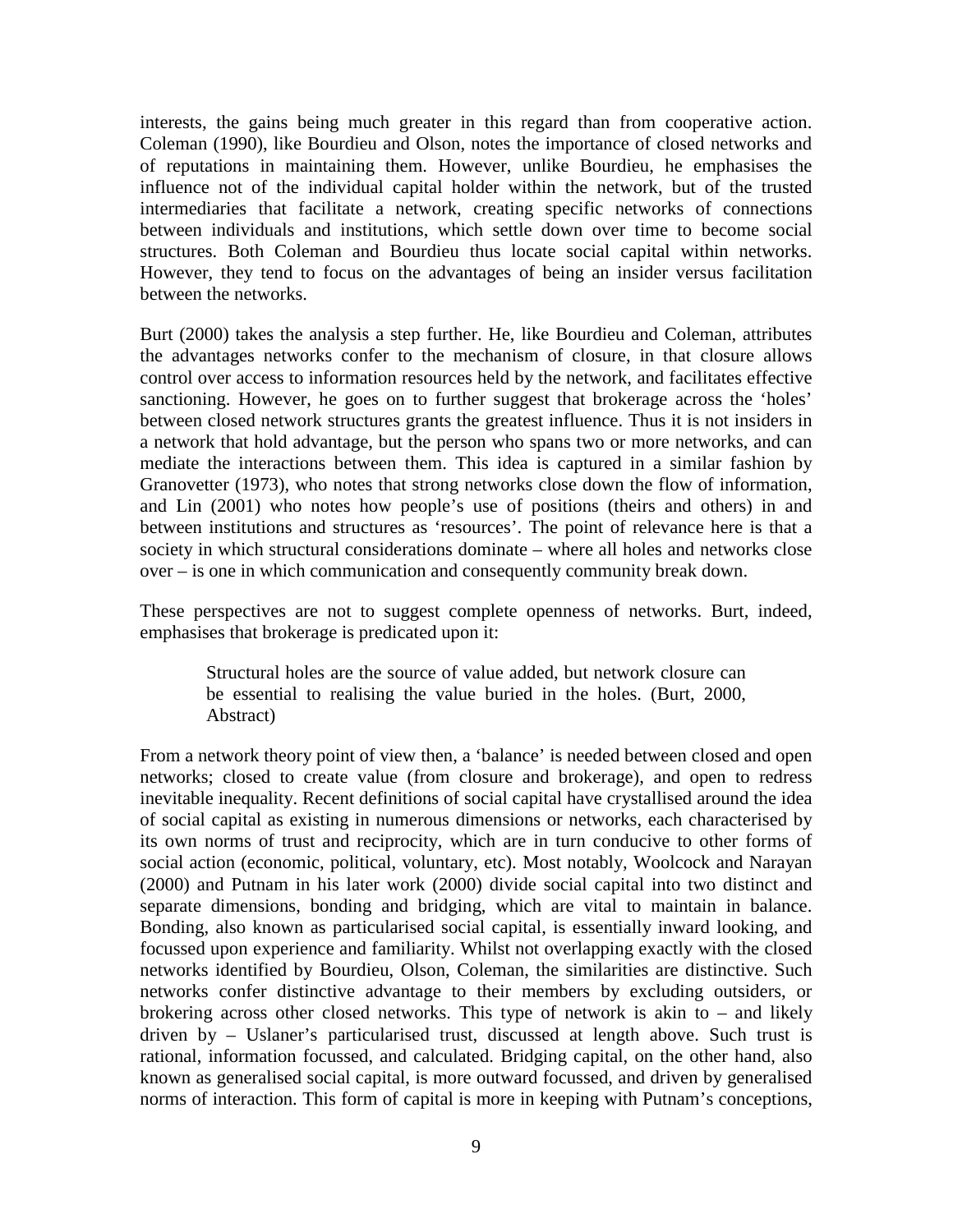and is driven by Uslaner's generalised normative trust. The bonding bridging distinction finds substantial support in Putnam's recent work as well as in the extensive typology developed by Stone (2001).

Woolcock also asserts the existence of 'linking' capital, or links formed by communities with economic, political, and social institutions. Such a conception is intended to 'politicise' bonding and bridging, and emphasise the role government can play in the development of either (Woolcock 2000; 2003) However, such linking capital overlaps with both bonding and bridging capital and is not so easily distinguished from them in concept; there is insufficient scope to develop this concept in depth here. Linking capital will only be mentioned here with reference to wider problems relevant to all types of social capital (see social capital's 'dark side', below).

#### **2.3 Practices - Time Use**

Time-use data has become an increasingly popular source of information with which to measure volunteering and social capital. Research into time-related aspects of social capital has progressed using various forms of data. Researchers have examined the interactive effects of time in work (Norris 2001; Putnam 2000), television watching (Hooghe 2001; Norris 1996; Norris 1998; Patterson 1999) and Internet usage (Quan-Hase and Wellman Forthcoming) upon social capital. However, the measurement of social capital directly using time-based methods is still quite preliminary. Becker and Hofmeister (2000) attempt direct measurement in their study of dual earners work hours and the subsequent 'time-squeeze' upon volunteering in the US. They find that women without children engage in formal volunteering less, but when they do so, they volunteer longer. Their work indicates the importance of differentiating between measuring volunteering time as an event versus as a continuous interval variable. Becker and Hofmeister's study, however, draws upon phone interview data, so relies on categories of recalled time-use data rather than potentially more accurate time-diary estimates.

Social capital measurement using time-diaries has even more (and unfulfilled) potential then other time-based approaches to capture particular time-based effects. Robinson and Godbey's (1997) important work notes the decline in informal social and voluntary but neither makes theoretical assumptions about social capital nor contrasts its measurement with other sources. Bianchi and Robinson (1997) use US Time Use data to analyse the effects of parenting and work-time upon the social capital accumulation of children. Similarly, Nie et al., (2002) undertake a US time diary study to examine social capital formation through time spent on the Internet.

It has become particularly important in that activity is perceived as different from passive membership. Putnam notes that the decline in membership in traditional groups in the US is being matched by a rise in profusion and membership in new 'professional' groups; but these require little more than signatures and monetary donations as gestures of commitment, and do not constitute an improvement in civic life. Wollebeak and Selle (2002) however put this supposition to the test with an analysis of active vs inactive (intensity) membership of voluntary association in Belgium and find no great difference between active and inactive members in terms of trust and external links. Such debate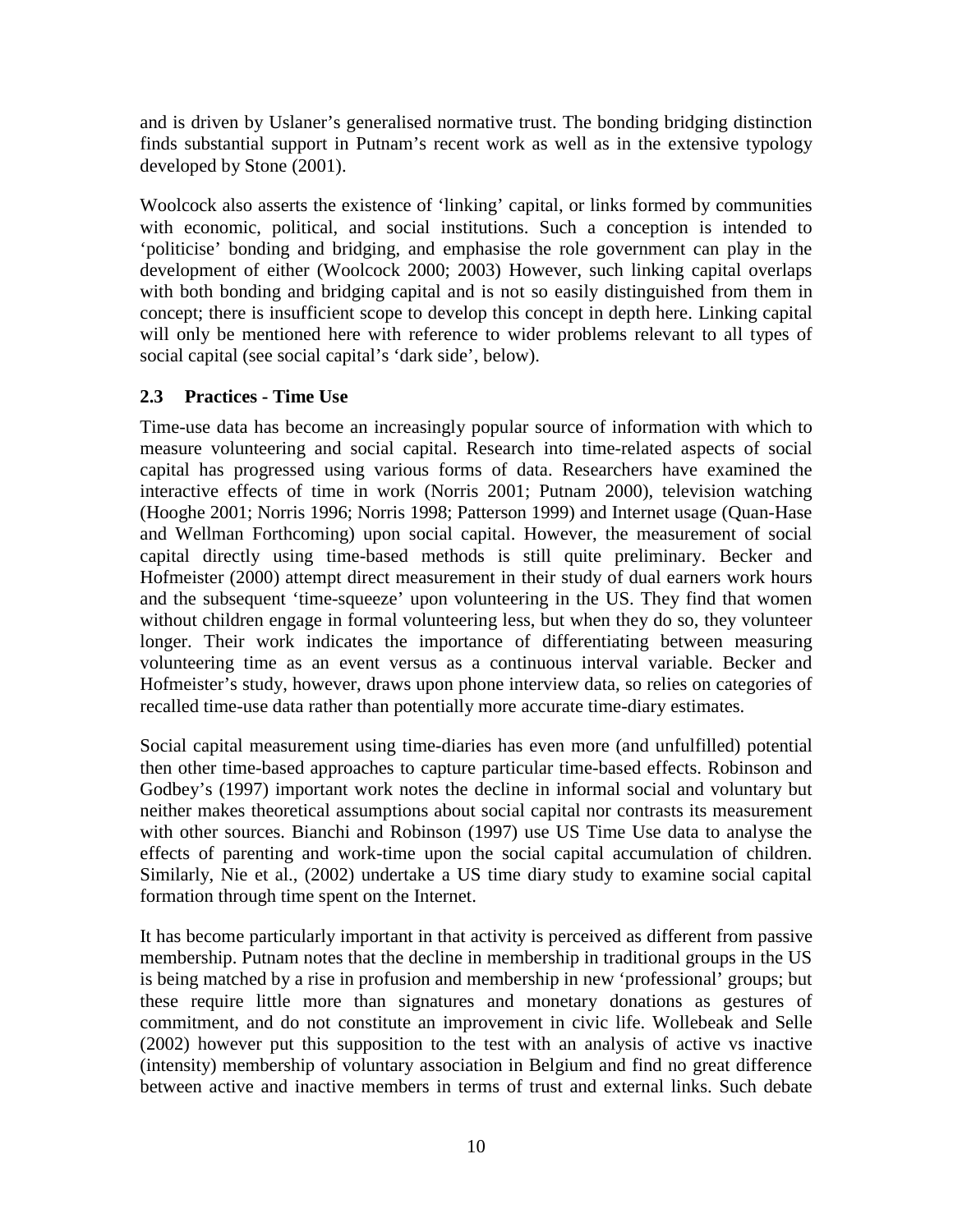highlights the importance of distinguishing practices – volunteering efforts – from simple membership measurements.

Putnam makes use of time use analysis in his studies on social capital (2000). He uses US time-diary data to track declining rates of active organisational membership, and contrasts such findings with others from the General Social Survey, Roper Polls and Needham Lifestyle Surveys. He also uses it to verify data concerning informal 'schmoozing' social connections, such as time spent visiting friends and socialising. In terms of measuring volunteering, he fails to contrast incidence of voluntary activity (say number of times per week) against average time spent in volunteering (say average minutes per day) in a direct empirical manner.

In the informal realm of friends and relatives, Putnam does contrast social capital based on incidence of socialising with average time spent socialising. However, given that Putnam's focus is more upon civic society, his incorporation of informal measures into the rubric of general social cohesion is problematic. Putnam, like a number of other social capital researchers (Woolcock 2000; Woolcock and Narayan 2000), has come to accept the theoretical distinction between bridging and bonding social capital networks. He defines bridging capital as based upon informal ties of associations and norms and values such as generalised trust, and contrasts it bonding capital on more intimate kin-based connections. He emphasises the reinforcing effects of activities upon each other and their cumulative good nature. However, this assumes a certain amount of transitivity and fungibility between different types of social capital activity; a problem common within much of social capital analysis [Arrow, 2000 #488; Dasgupta, 2000 #501; Portes, 1996 #341; Robison, 2000 #472]. For Putnam's purposes – and for those interested in addressing the same type of questions concerning civic association – it is safer to concentrate upon generalised bridging social capital as the correct focus of research.

Various studies, however, are diminished by a lack of distinction between the various 'types' of social capital, such as bonding and bridging. UK researchers such as Ruston (2003) and Urwin et al., (2002), analysing UK time-diary data, distinguish between different social capital types, acknowledging and supporting the bonding / bridging social capital distinction. However, Ruston does not connect different time-use activities to such social capital types, and Urwin et al's focus suffers from a reduction of the social capital concept down to the level of a resource held by individuals rather than by communities. The problem with failing to theorise social capital, or with reducing it to an individual resource, is that measurements and outcomes are falsely equivalised. Each of the studies outlined above sees time spent with 'intimate' others - friends, family, and colleagues – as equivalent in value and outcome to time spent with strangers in a civic sense. Friends, family and colleagues are 'assumed' to constitute and form outward-focussed civic links. This recreates Putnam's mistake of assuming transitivity and fungibility between different types of social capital activity. Aggregated 'generalised' capital is largely assumed to be 'all and good', and there is little perceived need to compare derived social capital measures with the other forms of data for validity purposes.

In addition to volunteering then, there are a number of other potential activities indicative of social capital. Ruston (2002) identifies two other time-use practices that can be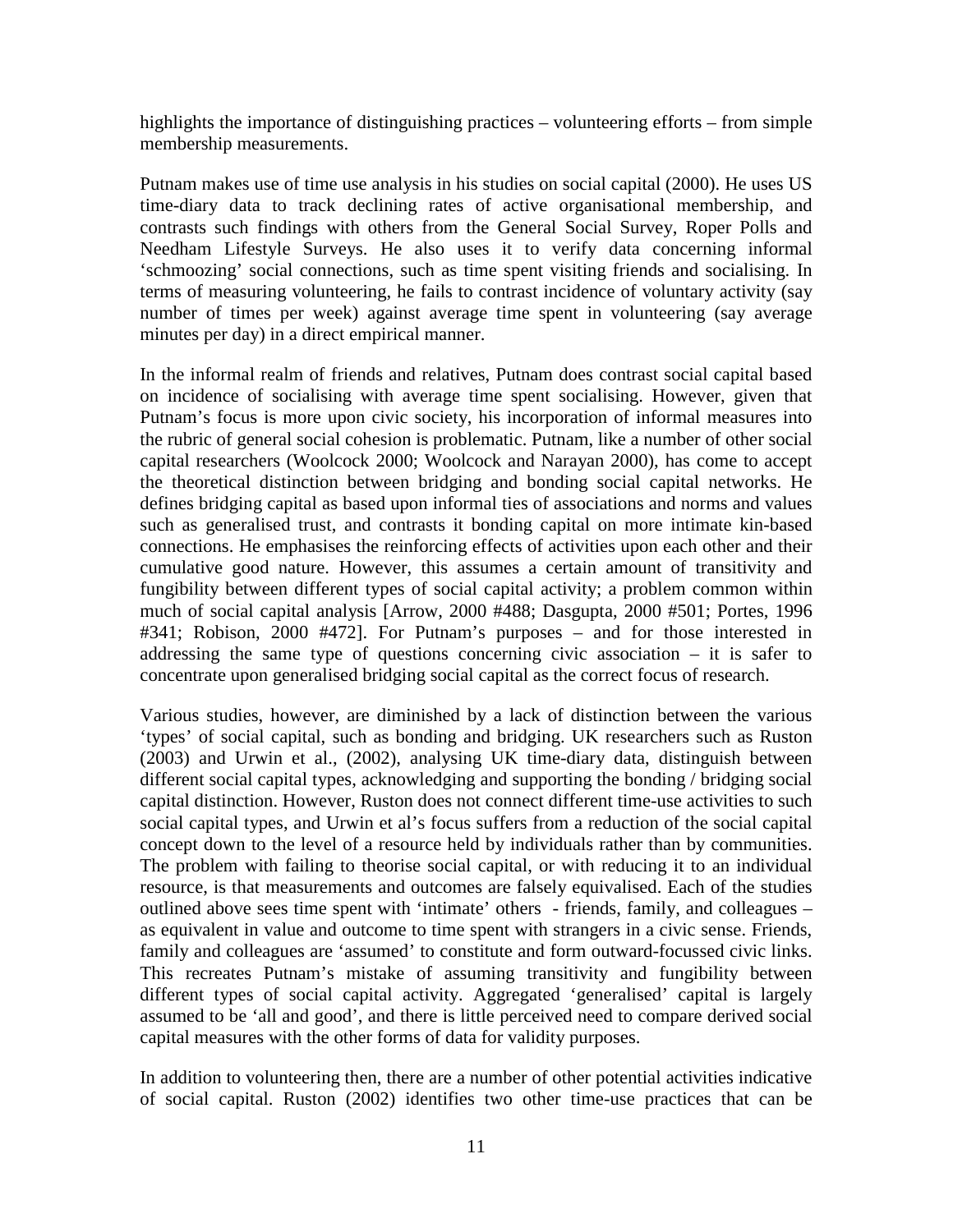described as social capital besides time spent volunteering; time spent socialising and time spent in informal care of others. Volunteering is unambiguously measuring time committed to broader society, and forms an appropriate and primary variable for measuring social capital practices. The other two variables, whilst relevant, are more dubious when considered through the theoretical perspective of bonding and bridging social capital. Time spent socialising could indicate time spent with fewer intimate others or a broad cross-section of general society; it is potentially both a bridging and bonding indicator. However, it is difficult to imagine that time spent in this manner is inherently exclusive, as the very nature of socialising involves activity and engagement with others. Time spent actively engaging with others, however close, breeds habits of interaction, which are likely to increase the chances of successful interaction with non-familiar others. Socialising is thus more likely to be a form of bridging capital. In any regard, it stands as a useful comparator to volunteering. Time spent in informal care however, should be rejected as a bridging social capital variable, in that such time is likely devoted to one's family, and is thus more appropriately conceived of as a form of bonding capital.

Another issue is that trust and volunteering are assumed rather than proven to interrelate. Causality between the two is difficult to ascertain, and indeed most researchers assume a system of mutual reinforcement; those who have tried to measure the causality largely find this, or else inconclusive, results (Brehm and Rahn 1997; Glaeser et al., 1999; Stolle 1998; Stone and Hughes 2002). The most likely direction is ascertained theoretically by Uslaner (2002) as stretching from trust to volunteering, in that - in the generalised realm where interaction, information and sanctioning are limited – rationally formed trust is inherently limited (even within associations). Therefore the presence of apparent generalised trust must be a deeply rooted value, which should lead trusters to self-select themselves into voluntary associations and practices. This is the case found with alternative measurements in Australia, where Fattore et al, (2003) find that community belongingness predicts trust of one's neighbours, and confidence in government predicts general trust, but association membership predicts neither. Stolle's work (1998) also partially confirms this direction. He analysed panel data and found it questionable that voluntary engagement led to trusting. Rather, found it to be the other way around – volunteers are self-selected high social trusters, and the actual act of participation doesn't increase one's tendency to trust others. However, Stolle finds in later work that that there is a tendency for trust to increase after continual membership in an organisation for a period of 5-7 months (Stolle, 2001).

Whichever way the causal relation goes, the relationship between trust and volunteering cannot be a straightforward one. Some countries exhibit counter-posing trends. For example, trust in Australia (Hughes et al., 2000) and the USA (Patterson 1999) is declining, whilst volunteering has been found to remain stable in the US if historical 'shocks' are accounted for (Paxton 1999), and to be increasing in Australia (Wilkinson and Bittman 2002). International comparison of volunteering and trust rates (Patulny et al., 2003) also found no relation. Different measures of volunteering, time-based and otherwise, should be gathered for comparison with trust.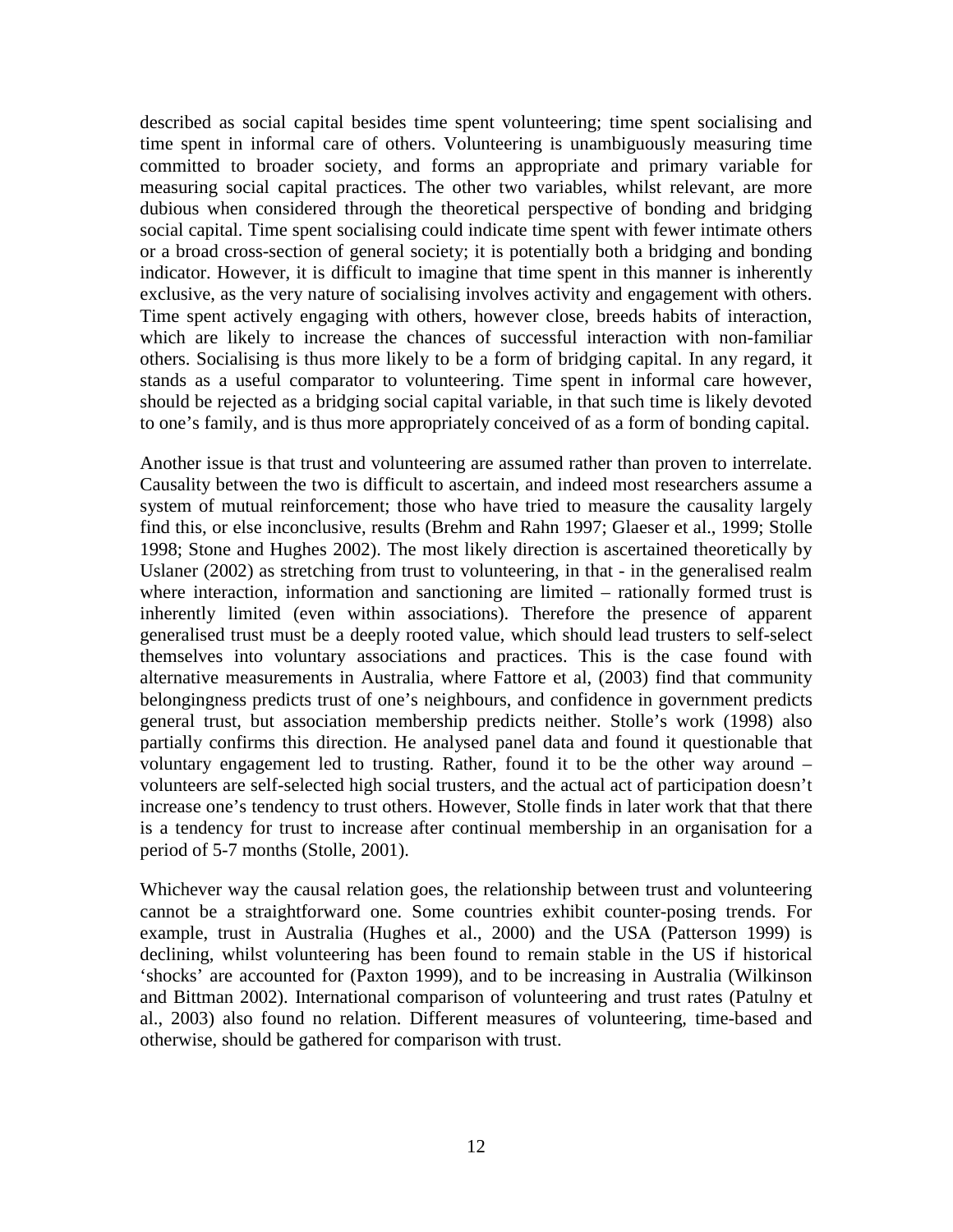#### **3 The Difficulty in Measuring Social Capital**

#### **3.1 Tautology and Outcomes**

Putnam's original empirical work has been the subject of numerous criticisms, but none are more prolific then concerns over his and subsequent attempts to measure social capital. Measurement attempts are fraught with concept 'stacking'; almost everything has been cited as being included in social capital. To cite a few examples, from the World Bank, Grootaert and Bastelaer (2002) advocate an exhaustive Social Capital Assessment Tool (SOCAT). The SOCAT instrument is intended to analyse communities (through open discussion/participatory interview as well as structured questionnaire on characteristics, services, migration, education, etc), households (surveys of demographics, genograms, relations to organisational structure/ density/ support/ exclusion, cognitive solidarity/ trust/ conflict resolution etc) and organisations relevant to the community (using semi-structured interviews on origins, history, membership joining/exclusion/subgroups, leadership capacity). Within Australian research, items such as safety, proactivity and tolerance of diversity (Onyx and Bullen 1997), citizenship and disposition (Hogan and Owen 2000), assistance and confidence in support (Hughes et al., 2000; Hughes and Black 2002), and many potential others (ABS 2003) have been included. Cox (1998) has been keen to expand the list of variables to be used, including manners, responsibility, emotions, wide social interest, sociability, attitudes of acceptance, expectations and relations between all these and other resources (presumably including the material, which brings her proclamations into our orbit of interest).

The main problem with measurement is that confusion arises in distinguishing what we are trying to measure (social capital) from the outcomes that the thing we are measuring is meant to induce. This is best captured in a critique by Portes. Portes and Landolt (1996) and Portes (1998) stress the need for sharp theoretical division – that one's networks, the number of organisations we are members of and volunteer for are distinct and separate consequences of social capital, and must be measured separately from the norms of trust and reciprocity that precede such a network. To avoid this is to engage in tautology. Portes suggests that Putnam muddles precursors and consequences together, switching between specific analyses of declining voluntary organisations and sweeping observations of broad social change without establishing causality and interaction effects between the variables.

According to Portes then, norms and networks should be the antecedents, which lead onto practices that are the outcomes of social capital. However, this separation runs into the problem again of causality, and the unresolved issue of whether values and networks cause practices (trust to volunteering) or the other way around. Given an inability to resolve this causal issue, it is necessary to take all these aspects – norms, networks and practices – as indicators of social capital, and separate them from more general social phenomena as outcomes.

#### **Ownership**

It is clear that with Putnam (2000), despite his adherence to bonding and bridging dimensions, social capital is a largely a society wide public good. This means that social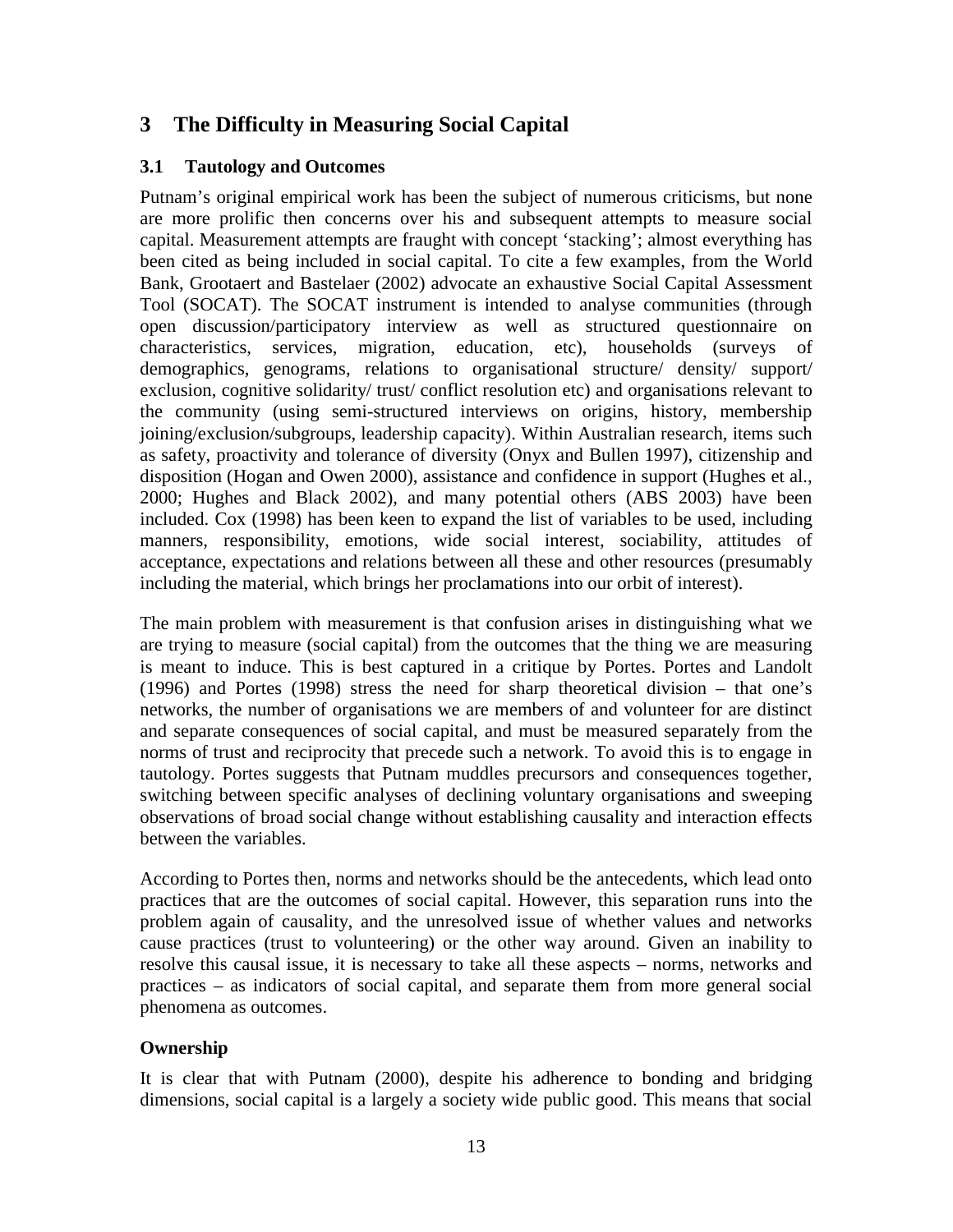capital is resource owned by a collective, rather than individuals, and can only be accumulated and wielded as such. Cox and Caldwell support this conception, noting that social capital "social capital is only produced through processes of groups interactions. It appears in interactive relationships and cannot be owned by individuals" (Cox and Caldwell 2000, 49) For them it is a public good, the resource of groups organised in collective action for mutual benefit.

However, this distinction is contested. Portes (1998) notes that the original progenitors of social capital, Bourdieu and Coleman, saw it as a network of resources unique and conveying advantages to individuals. Individuals thus own it. This may not make sense, given that, as Cox points out, social capital exists between people – how can people 'own' a relationship? When we consider Coleman and particularly Bourdieu's ideas more closely, however, individual ownership starts to make sense. Coleman (Coleman 1990) sees trust and reciprocity as a social capital resource under exchange. Each act of trusting or giving in a reciprocal fashion induces similar behaviour in others – it forms a 'credit slip' on their behaviour, and is thus cumulative for each individual, in terms of the favours they are owed. Bourdieu (1986) is even more explicit. Whilst he notes that social capital exists within a network or group of people, he also notes that occupying different positions within the network grants different degrees of advantage. For Bourdieu, advantage is conveyed not only from network membership, but also from the network position itself. It is the unique position that is the resource; and it is a single individual that holds such a position. Thus, the group is essential to the creation and maintenance of social capital resources; they do indeed only exist between people. The favours, obligations and information traded within the network as resources, however, are inherently positional; it is mostly individuals who are the recipients of them.

The problem of ownership then is a conceptual one, related to closure. Bourdieu, Coleman and Olson depict networks that are fixed and finite, closed with limited brokerage, and far removed from generalised civic society. Groups of limited size, smaller sub-groups within and between these groups, and ultimately the individuals best positioned within each group, are the recipients of group efforts, and thus the owners of the social capital. Putnam and Cox, on the other hand, envisage civic society as one great generalised network that – by warrant of its complete openness – lacks any kind of positional advantage. As such, any gains achieved from cooperation go only to the whole, and the social capital inherent is indeed the property of the group and not individuals. I would thus argue that the proper way to conceive of social capital ownership is to label whomever is the recipient of the trust, membership or voluntary efforts inherent in the network as 'the owner'. If the network is closed, and only people within it are trusted – and to varying degrees depending upon the position they occupy within the network – than those members are the owners of the social capital, the amount they possess being proportional to the trust they receive. This 'closed' kind of social capital is a private good. If the network as a whole is open, and trust is completely generalised, then society as a whole is the recipient and therefore the owner of the social capital. This 'open' kind of social capital is a public good.

Once we start to see social capital this way, things become clearer. If it is just one person that is trusted – such as us, for example, or our partner – they become the recipient of our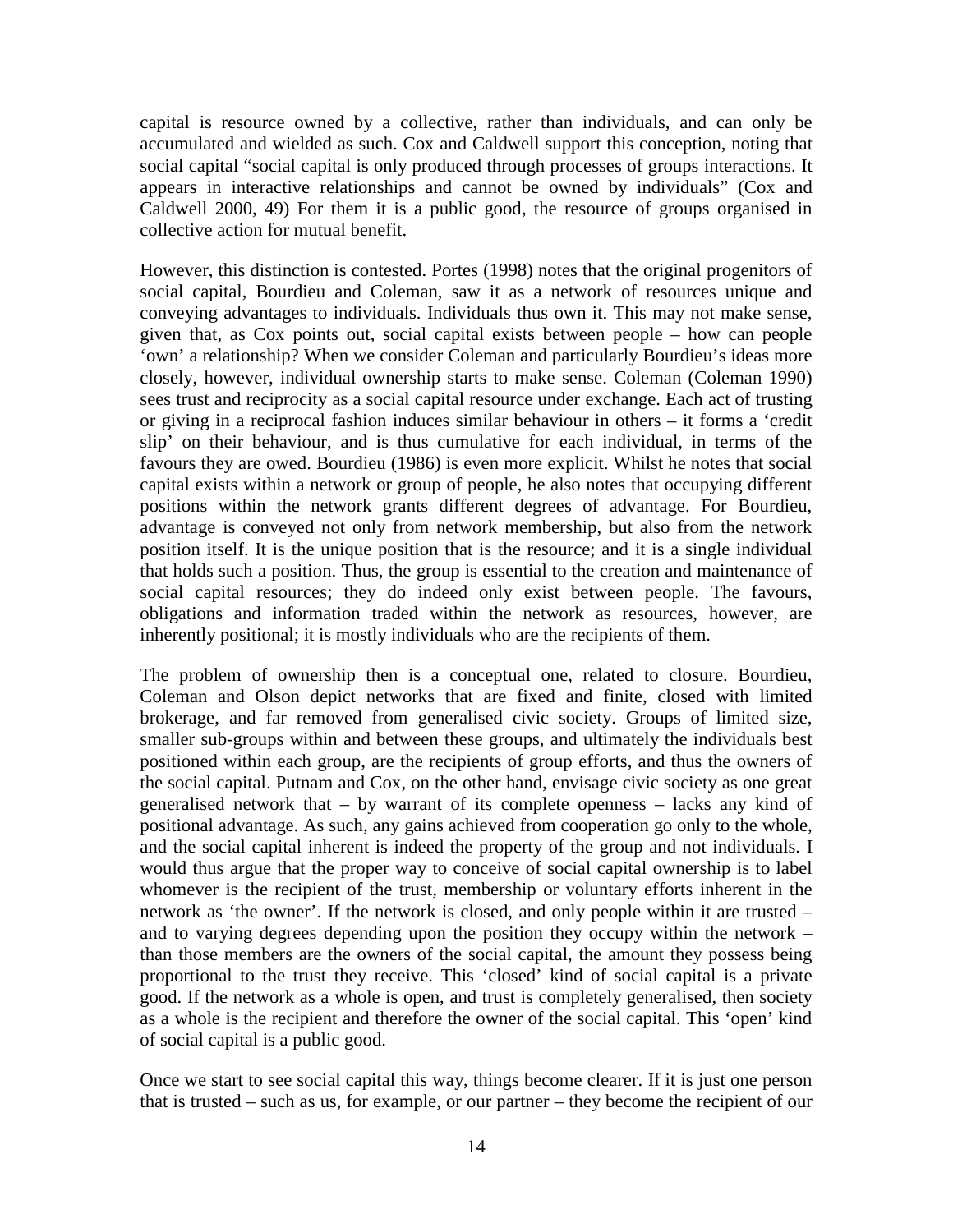voluntary actions. Luhman notes that we must trust ourselves with regard to the future; our present actions of delaying of gratification are predicated on trusting our future selves to make good effect of our unrewarded efforts today. Trust and helping activity is frequent between partners. Equally common is for the family unit as a whole to become the recipient of the trust – one's activities on behalf of one's family (particularly the unpaid work of women) are indicative of the great sense of trust typically reserved for such close units. The same applies for work - if we undertake to do unpaid overtime – career progression or fear of unemployment aside – we are showing a sense of commitment to and trust in our employers and what they stand for. Individual rewards and punishments aside, even the most powerful work ethic will erode unless we share some sense of identification with our colleagues and bosses.

Likewise, if one trusts 'society' in general – or more appropriately, a generalised social 'other' – one's voluntary efforts are done on behalf of that society. One believes that one is engaging in unpaid work on behalf of a real (genuinely unfortunate, would-be 'hardworker), maybe potentially real (needs a hand up, could-be 'hard-worker'), or even imagined unfortunate other that is down on his luck, basically decent, and essentially trustworthy. In each case, the object – individual, family, work, or society – that we trust, or sense that we are joining with or doing unpaid labour on behalf of – is the owner of the social capital. It is important to note from this definition as well that if we are to measure a society's 'linking' capital, asking people how much they trust government is incorrect and back to front. We are in fact measuring the government's stocks of social capital – as they are the recipients of the trust. To correctly measure a society's linking capital, we should be asking the members of government – politicians and bureaucrats – how much they trust people in general. Such measurements are in fact quite important to capture the sense of stigma 'street level bureaucrats' have for the unemployed, which Kumlin and Rothstein (2003) assert is primary in instigating the spiral of distrust between welfare state and recipient that balloons out to erode more generalised trust levels on a societywide basis

#### **Crowding out - The Bonding and Bridging 'Axes'**

In his most recent work, Putnam (2002) lists four dimensions applicable to any given type of social capital. These dimensions are 1) formal vs informal, 2) thick versus thin, 3) inward looking versus outward looking, and 4) bridging versus bonding. They are largely assumed by Putnam to be compatible and combinable in all manner of random constellations.

However, given the propensity for the dark side of social capital to spring up under multitude of conditions, it is unlikely that the different dimensions of social capital identified by Putnam are as randomly distributed as his typologies suggest. Social capital types are quite likely to cluster into specific combinations. It is theoretically possible to have networks characterised by all combinations of the above (eg thick-outwardbridging, or informal-thin-inward looking). It is far more likely though, given our discussion on trust and networks so far, that these aspects will cluster into two distinct 'axes'. On one such axes, we would find a preponderance towards thick/inward/ closed or **bonding** capital. This is premised on exclusion and is captured in Uslaner's calculating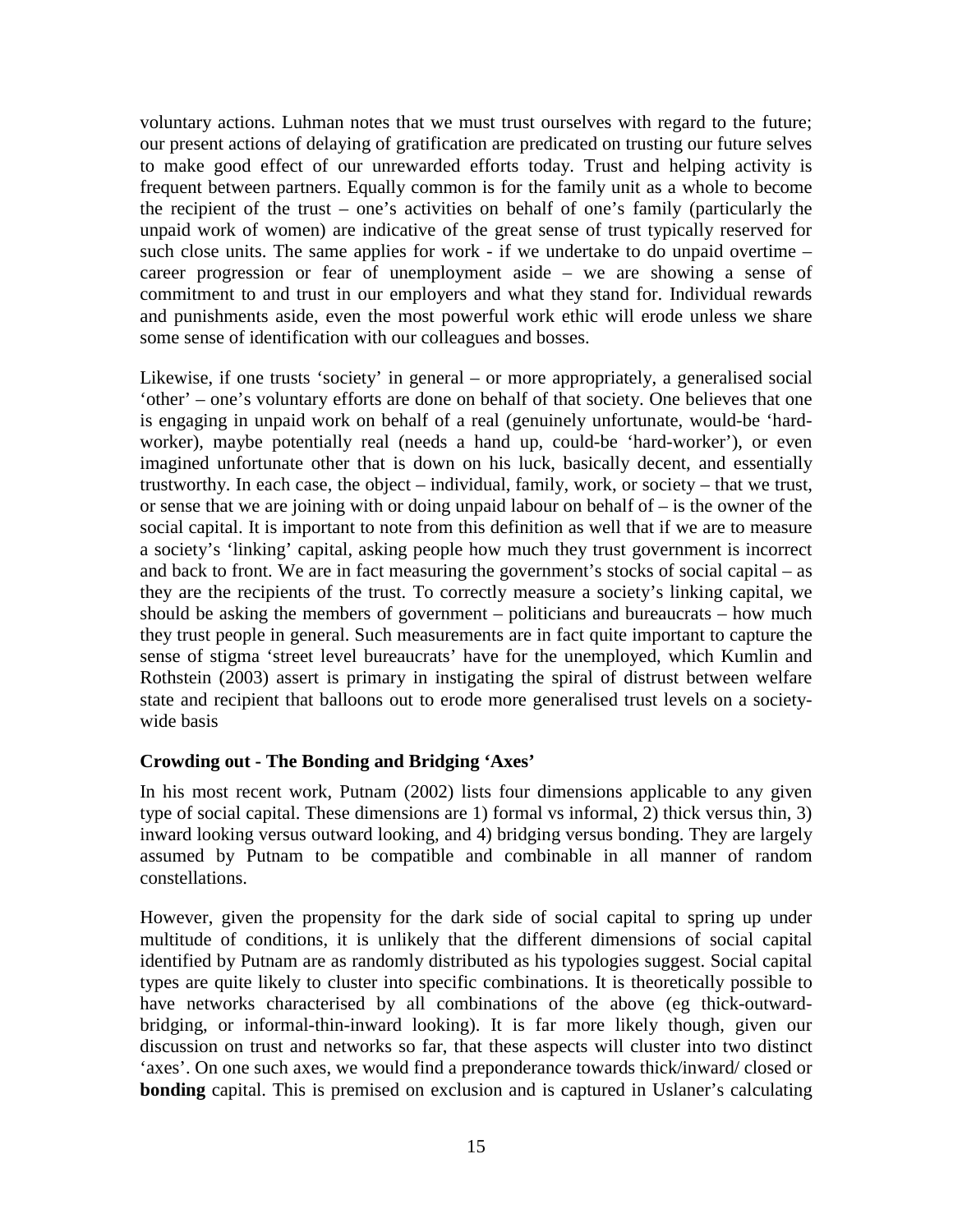particularised trust, and Bourdieu and Olson's depiction of social capital. On the other axes we are likely to have thin/outward/open **bridging** social capital. This is more oriented towards inclusion and is captured in Uslaner's generalised trust, and Fukuyama and Putnam's original depictions of social capital. Only the formal/informal dichotomy cannot readily be drawn into such an opposition of axes.

Given their different trajectories, these different axes of social capital are strongly likely to conflict. There are three reasons why this could be so. Firstly, bonding attachments to one's smaller community might be so strong – or based upon opposition to outsiders that no bridging links are sought with wider more 'dubious' communities. This phenomenon has been somewhat investigated within Australia, but without much conclusive evidence provided. Stone and Hughes' (2002) quantitative analysis finds no link between bonding family and bridging social capital, whilst Leonard and Onyx's (2003) qualitative study finds that people 'bridge' cautiously across networks using bonding ties; however 'snowballing' recruitment process used for their study render the status of the final group – bonding or bridging – somewhat dubious, confounding their results. A second possibility is that bonding is compounded by poverty in crowding out bridging. This situation is described in Banfield's Montegrano (1958), where the slightest risk means losing all, so only nuclear family arrangements are considered trustworthy. A third possibility is that bridging and bonding are in competition for the same resources, and that policies designed to stimulate one type of capital (eg bonding capital, through promotion of self-reliance and local investment initiatives) might come at the cost of the other sort of capital (bridging capital, in terms of wealth transfers, or external investment).

Regardless of the stimulus, the possibility exists that bonding and bridging social capital can be drawn into opposition through a focus on outsiders – defining oneself by what one is not - and exclusion. Such an axis of bonding capital is not premised on principles of acceptance, and will not be reflective of a desire to embrace others; it should thus link to decreased general trust, membership and volunteering. Driving this theoretical relationship is the premises that social capital is owned by whoever is the recipient of the trust. Bonding capital is owned by and focussed upon helping a limited network of trusted members, whilst bridging capital is owned by and aimed at supporting the (unlimited) network of general society.

#### **The Dark Side of Social Capital**

The bonding bridging distinction is important, in that the different types of social capital can just as easily 'crowd' each other out as support one another. Such is the phenomenon of 'amoral familism' described by Banfield: "Maximise the material, short-run advantage of the nuclear family; assume that all others will do likewise" (Banfield 1958, 85) This is the condition whereby families are so exclusively locked into pursuing their own wellbeing they exhibit behaviour that would be regarded as rude and selfish in a (at least for 1958) western context. It becomes more common to prey on one's neighbours for scraps than to combine to seek an overall improvement in resources – equilibrium of distrust results. A more subtle interpretation of Banfield's observations is that Montegrano was not characterised by the distrustful Hobbesian state of nature of 'all against all'. Rather, it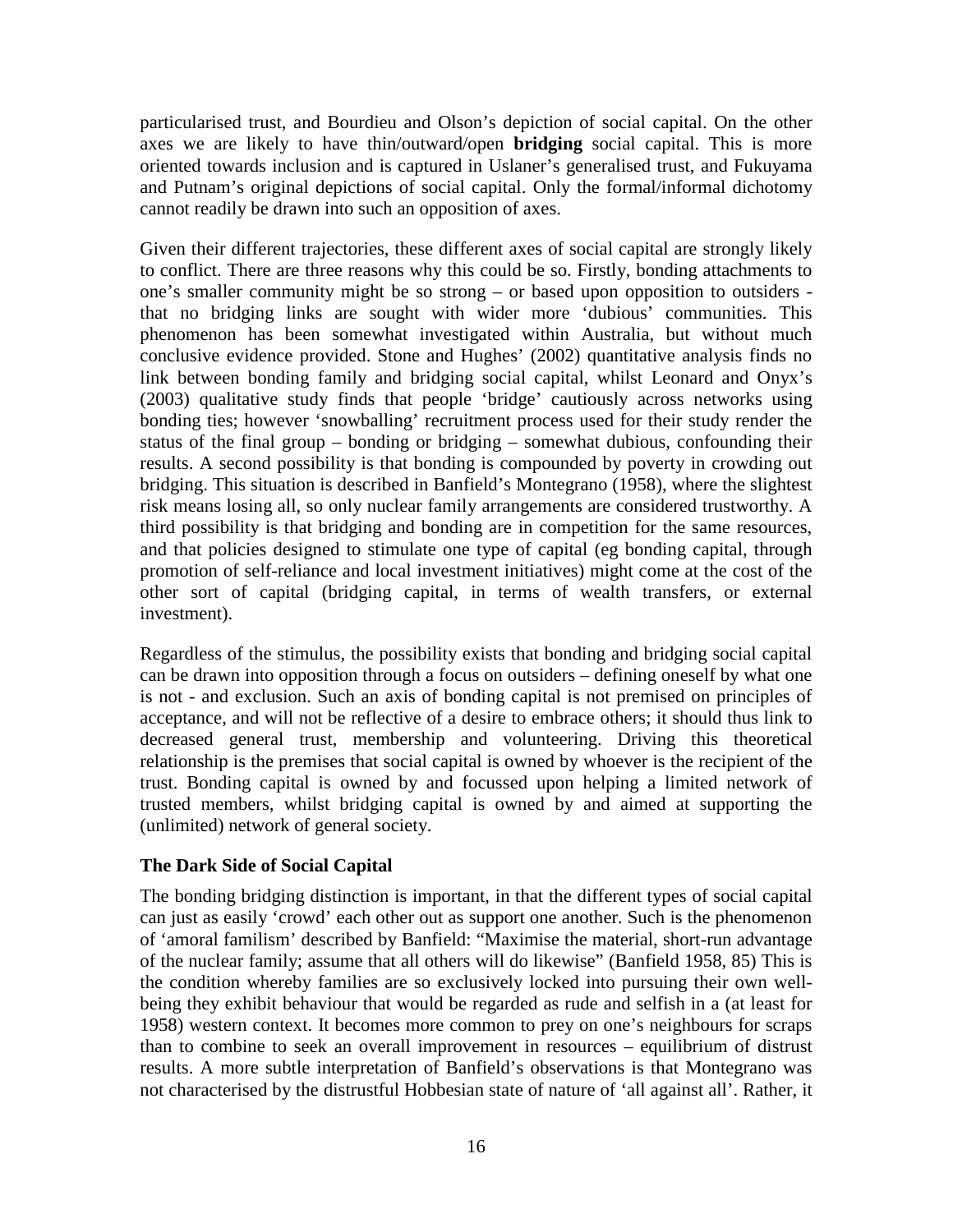was comprised of a series of closed networks of a certain size (family) that accidentally work to crowd out cooperation and trust between larger groups.

However, it is also possible to have groups that deliberately, rather than accidentally, crowd out others. In each case the importance of the object of trust and voluntary efforts – the social capital owners – is tied not to helping the community, but to helping a privileged few within the community and excluding particular others. Such a type of bonding requires an attack upon a particular other – or others in general – as being or behaving distinctly different. Group definitions under such conditions are adversarial, predicated upon what one is not (another). If such equilibrium evolves into a cultural institution, reiterated interactions involving expectations of rewards and sanctions are associated with completely closed networks, creating the exclusionary 'mafia' like networks identified by many authors (DeFilippis 2001; Gambetta 1988; Portes and Landolt 1996; Sobel 2002). Portes and Landolt (Portes and Landolt 1996) identify a number of negative characteristics that can arise from social solidarity, which they call 'the dark side' of social capital. These include:

- *exclusion* of outsiders, such as occurs within specific ethnic economic groups.
- *conformity* and *restrictions* on individual enterprise, in that resources come at a price. Portes sites the example of fledgling business' being dragged under by weight of their commitments to their (ethnic) community before they have a chance to take off.
- *downward levelling* pressures, including tall-poppy syndrome, whereby the norm becomes one of non-achievement, and anyone who breaks this norm is subject to sanctioning pressures.

Of these, the first point on exclusion requires particular attention in light of arguments raised so far concerning bonding capital crowding out bridging capital. Bourdieu raises relevant points concerning the mechanism of exclusion. He notes that social capital resources are protected on the basis of groups distinguishing themselves through shared knowledge and etiquette – cultural capital – and through victimising and excluding others who lack such cultural capital. In such a way is class reproduced, and social inequality reinforced. However, Bourdieu's ideas can be used to add an extra twist to the argument, in that they suggest that degrees of access and use made of resources amongst closed groups are almost, by definition, uneven. Bourdieu's ideas, like those of Marx many years previously, are premised on an idea of capital as a zero-sum entity. For Bourdieu, one cannot 'share' one's social capital publicly, because the social capital network contains only a finite (and therefore contested) number of positions. One person's social capital gain must be another's loss, and the greater the potential gains, the greater the incentive to exclude others from one's valuable network. This has ramifications for inequality, in that it suggests the greater the levels of inequality, the more the margins for gain by exclusion, and the greater the impulse to bond rather than bridge seeking the 'rents' of exclusion.

Inequality has been related to social capital, though not as a vehicle for bonding and exclusion. Grieg et al., (2003) come close to identifying such a link in discussing the role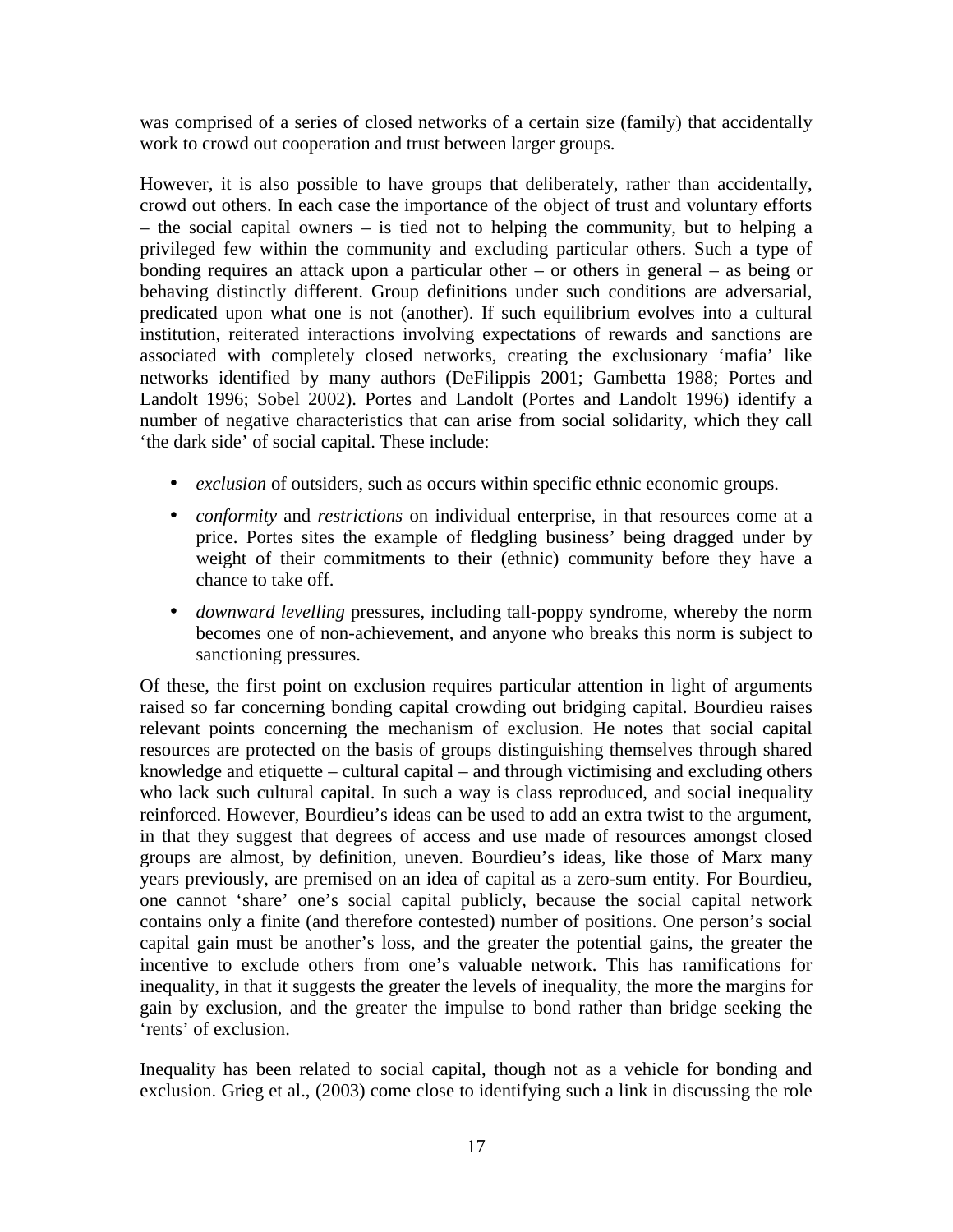social capital has in redressing inequalities in community health. They note the danger of the concept when taken over as a purely neo-liberal construct aimed at promoting selfsufficiency:

Individuals should strive to build up social capital by their own endeavours, thereby increasing their social networks and hence their health. To the extent that they fail to do this, it is because of their own inability to generate social capital. Thus at the turn of the twenty-first century we have seen the return of one of the hallmarks of the turn of the nineteenth century: **blame the victim**. (Grieg et al. 2003, 46-47)

This stresses the wrong in blaming people for their own misfortune. Grieg et al note the importance of acknowledging that the material bases of communities are often beyond their control, and that social capital alone will not redress large structural deterrents and acute competitive disadvantage; a claim supported here and elsewhere (Patulny Forthcoming-a). However, there is another danger in victim blaming; not only does it remove aid from the poor and disenfranchised, it turns these unfortunates into the symbolic causes of society's ills. The poor and unemployed serve as a warning to others of *what they don't want to be like*. Inequality thus potentially enhances victim blaming, which erodes sympathy, splits society, and encourages exclusionary bonding.

#### **Macro vs Micro Influences**

Grieg et al's analysis of social capital is limited, in that it conceives of social capital almost purely as a bonding instrument. This does not acknowledge the role that bridging capital can play, in the form of investment and support provided by government and others to disadvantaged communities and persons. Grieg et al's 'bonding only' perspective of social capital is not uncommon though, and stems from the fact that most social capital analysis is focussed upon the individual demographics that form microlevel bonds, and not on macro phenomenon such as inequality that can undermine bridges. This leads onto another criticism of social capital so far unexamined; there is a bias towards recognising and analysing micro-social demographics rather than macrosocial forces and structures as potential builders of social capital.

Researchers have typically assumed social capital's origins lie within individuals. Social capital as such is an entity that flows outwards from individuals, via their relations with others, to become a broad social phenomenon. This phenomenon in turn induces macrosocial outcomes, such as growth and employment. Assuming social capital's individual origins justifies the use of large-scale population-based surveys of individuals in measuring social capital. However, this 'orthodox' approach has become so not because it is necessarily correct, but because it is more easily measured. Individual trust and volunteering patterns (micro cause) and employment and economic growth (macro outcomes) are more easily captured and empirically defensible than global social forces (macro cause) and individual wellbeing (micro outcome). It is important to recognise that there is an interaction between structure and agency in setting the norms and material conditions of a society. Macro-social influences (exogenous structural forces and social institutions) build and erode social capital as much as individual demographics, and are far less well studied. The increasing uncertainty that Luhman suggests threatens trust is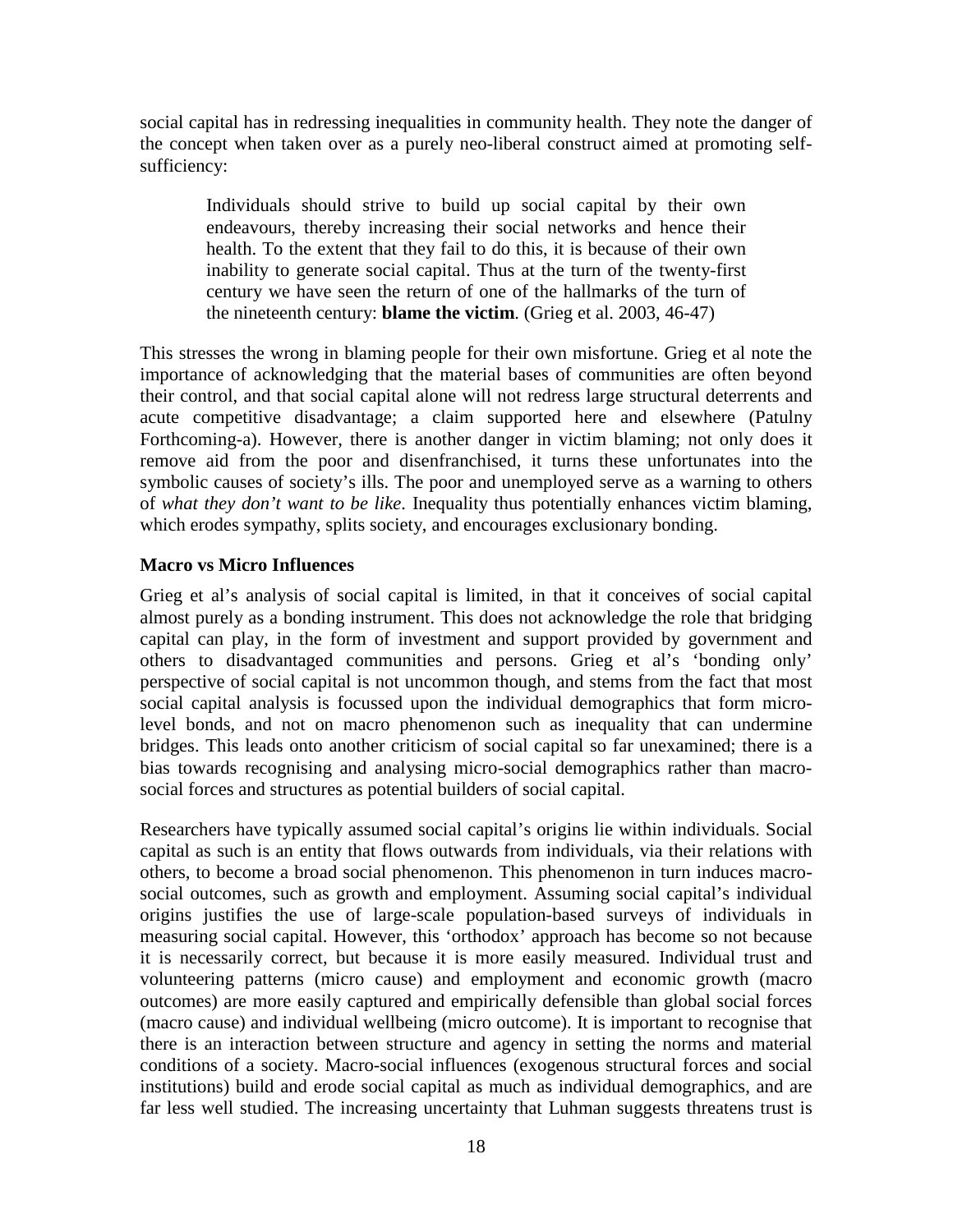only realised through macro-social forces. What, then, are the primary macro-social influences upon social capital? Do they have a common theme beyond 'uncertainty'?

Keeping in mind that we are focusing on the industrialized first world (which excludes most of the political and social upheaval inherent in the development and democratizing of the third world), four broad areas emerge in the discourse on globalised complex societies. These form the primary macro-social influences most relevant to social capital. The first is materialism. Through our examination of trust, we note that increasing complexity and risk inherent in late modern society is potentially transforming trust. Complexity primarily affects trust through altered communicative relations. Relations are becoming increasingly mediated, through communication systems such as television, and by the market and commercial world. Changing media, increased TV and Internet viewing, represent a considerable influence upon social cohesion. Numerous international social capital studies examine the effects of TV watching upon trust and volunteering (Putnam 1995; Hooghe 2001). Work and overwork are common themes in studies of society and community as well, and have been related to materialism and overconsumption (Hamilton 2002; Schor 1991; Sennett 1998). Similar ideas are echoed in environmental sentiments, whereby attitudes towards sustainability and promoting the environment over the economy may enforce or conflict with social cohesion and wellbeing (Eckersley 1998). Some are optimistic concerning this change; Inglehart suggests that an increasing number of people are shifting towards what he calls postmaterial values, or values indicative of a better quality of life rather than gaining more material possessions (Inglehart 1997). Hamilton labels a similar phenomenon 'downshifting' (Hamilton 2003a). The relationship between materialism and social capital is in need of further examination, and research is only just beginning in this area (Patulny Forthcoming-a; Patulny Forthcoming-b).

The second macro-social phenomenon is inequality. This is a highly pressing issue, given our arguments concerning bonding raised above, and the widening gap between rich and poor worldwide. Great disparity of resources and the increasing lack of democratic and social control over wealth flows have fuelled calls for redistribution in many countries, not only for its own sake but also from the fear that widening inequality will erode community. Such extreme wealth differentials are theorised to have detrimental effects upon cohesion and wellbeing (Sennett 1998; Uslaner and Brown 2002). Numerous studies are indeed beginning to connect inequality to declines in trust in particular (Patterson 1999; Smeeding 2002; Uslaner and Brown 2002), but study is this area is still only in the fledgling stages, and a long way off influencing public policy.

The third macro-social phenomenon is changing family structure and household dynamics. This is important, as women make up over half the world's population, and when they change work and informal career patterns dramatically – as they have done over the past 30 years particularly and continue to do today – the social consequences are potentially enormous. Gender inequities in social capital are visible, with women volunteering distinctively less in some countries such as Germany (Offe and Fuchs 2002) and more countries where efforts have been made to improve the volunteering profile of the disadvantaged (inclusive of women) through education and access, such as the UK (Hall 2002). The lack of time women face through carrying the twin burden of paid and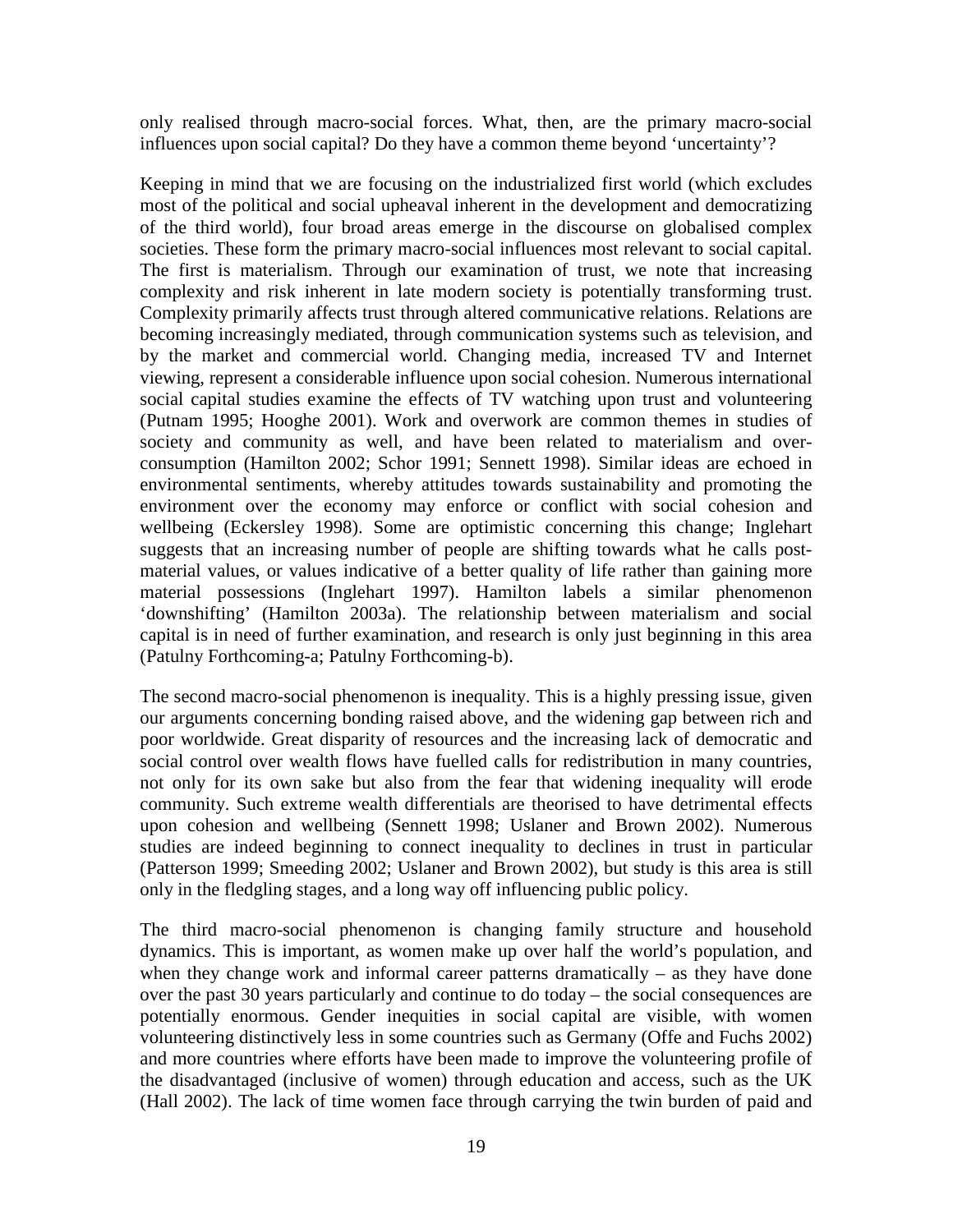unpaid (household) labour poses serious problems for woman and social capital. Gender aspects of social capital are greatly under-researched, and deserve considerable attention.

Finally, the fourth macro-social phenomenon in need of examination is the clash of civilisations and culture. Whilst captured originally by Huntington and Fukuyama, Inglehart leads the way in empirical examination of this phenomenon through studying comparative values across the world (Inglehart 1999). However, Inglehart lacks a specific focus on social capital, or upon cultural differences specifically within first world countries. Cultural differences and friction are at the forefront of international issues today, dominating terrorism (Putnam 2002), migration, and multiculturalism. It relates to aspects of social capital concerning tolerance and conformity discussed above in the section on trust, and most studies link trust differentials to race as well as to the multicultural mix within geographic areas. This is an important area of continuing study in relation to social capital.

If there is one theme linking these four macro-social phenomena together, it is material reality. Materialism, inequality, and household dynamics are all embedded directly in material practicalities, and much of the cultural clash of civilisations is linked to issues of material resources and development. Material reality – the structural side of social capital building – is the next frontier in social capital research. The important question then is, what is the most appropriate way to study such phenomenon.

#### **International Comparison – Welfare Regimes**

We have already established that social capital is best measured as a combination of norms, networks, and practices, relevant to either bridging or bonding dimensions. Norms, networks and practices are typically studied at the individual micro-level, using unit-record survey data. We have also determined, however, that macro-social phenomenon are important to measure for their effects upon social capital; such data is typically gathered at levels large than the individual however. Since these two levels are incongruous, some degree of data aggregation must take place. One must, however, pick carefully one's unit of analysis. What is the appropriate level at which to aggregate individual level social capital, so as to enable analysis with communal, national, or even global material reality variables? The most obvious level is the nation-state, which allows country-specific effects to be identified in international comparative analysis. Different states exhibit different 'emergent properties' - properties akin to Durkheim's social facts that 'emerge' only at a certain level of social cohesion. Emergent properties are important to identify for two reasons. Firstly, structural properties only become apparent at certain macro levels, such as the level of the nation-state. The aggregate effects of governance, democracy and national culture cannot be picked up at the level of the individual. Secondly, the interactions between the various social capital components may change across countries. Some countries may exhibit high rates of volunteering because they are highly trusting societies. Others, however, may volunteer for the precisely the opposite reason – in order to compensate for a lack of trust. Country effects remain invisible if only individuals are compared, and inter-state comparisons are not undertaken (Inglehart and Abramson 1999).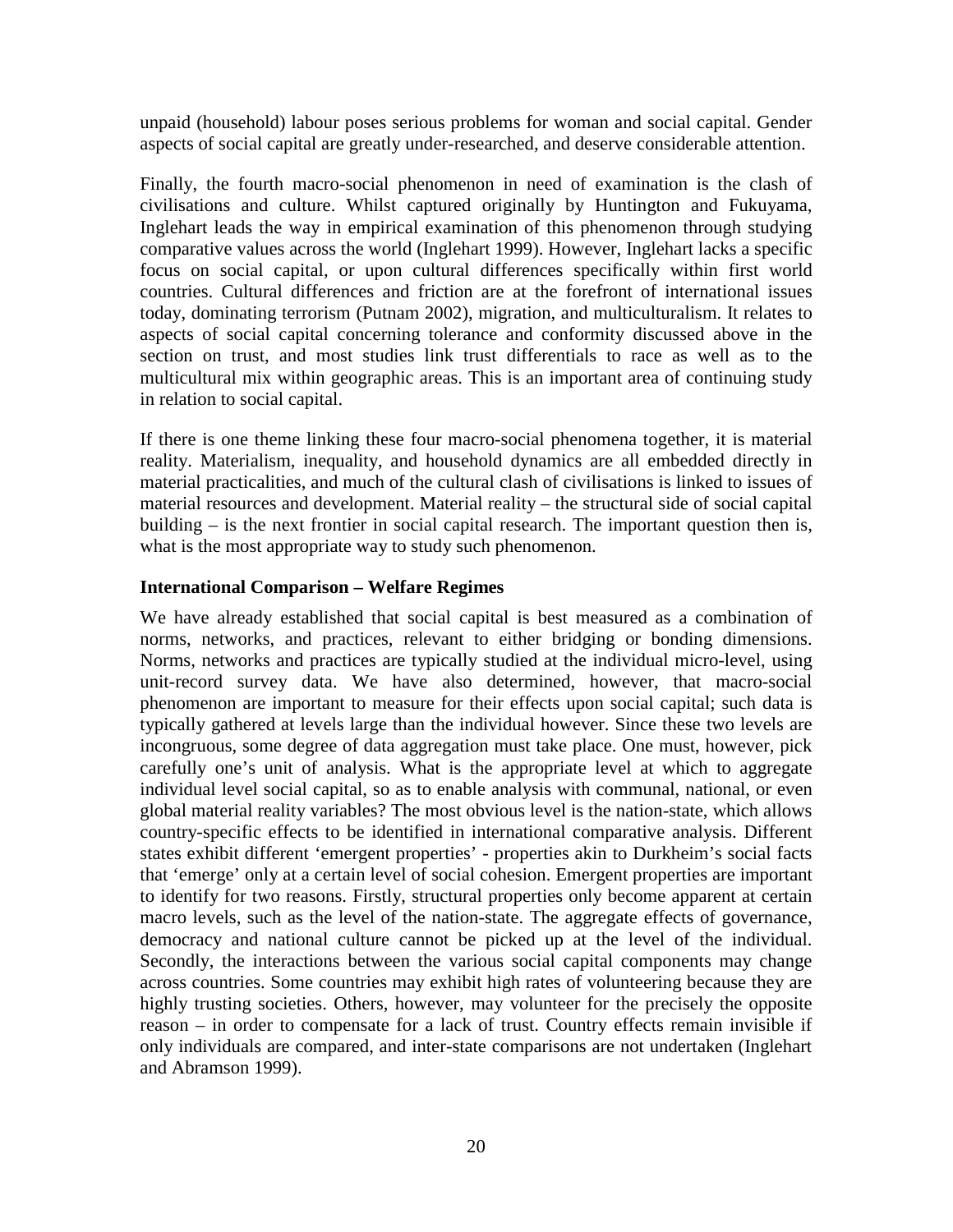It is also possible to go beyond the level of the nation-state and examine clusters or typologies of countries. A famous example of this approach is Inglehart's analysis of country 'blocks' based on culture (ie. East vs West). Inglehart's studies (1999) have attempted to map trust levels around the world on the basis of cultural country-blocks, such as 'eastern' Muslim and western Christian. He finds that Muslim country blocks tend to be less trusting than Christian blocks. Harre (1999) criticizes this "macrolexicography" (international trust comparison) for not capturing the local practices or trust and distrust – trust may be strangely distributed within countries, or people's actions may denote trust without they themselves actually registering as trusting. However, disregarding aggregated analysis runs the risk of missing various emergent properties that transcend even nation-state levels. If one is to transcend nation-states in seeking units of analysis, it is important to clearly examine the phenomenon that renders those countries alike and collapsible, in particular if it is a macro-social force that effects social capital, as discussed above.

One particularly important macro-social phenomenon that warrants cross-national aggregation and investigation is welfare regimes. A welfare regime lies at the nexus between most of the macro-social material forces discussed above that may influence social capital. Welfare regimes are the 'bridges' that can counter or entrench the darkside of bonding social capital; they can either alleviate or reinforce aspects of material reality. Empirically, welfare states have been found to be unrelated to social capital in some countries, such as the US (Putnam 2000), and positively in others, such as Sweden (Rothstein 2003). However, a welfare regime incorporates more comprehensive than just the state and its income transfers, and remains under-studied in social capital analysis. Comprehensive comparative analysis of welfare regimes within political economy reveals many aspects relevant to the present study. Esping-Anderson (1990) notes that welfare regimes involve not just social expenditure, but potential for emancipation from and legitimation within capitalist society. They can free people from materialism through a process of de-commodification (ensuring individuals are not just pure market entities), from inequality through redistribution, and from household and gender constrictions though parental payments and child care; and their ability to do so revolves as much around the stigma they associate with welfare as the payment they provide (Esping-Anderson 1999). Welfare regimes thus heavily mediate social capital's interaction with materialism, inequality and households, through payment and social inclusion (or a lack of stigma). Though not so adequately suited to the clash of civilisation, welfare regimes can also potentially alleviate the excesses of cultural clash within first world societies, through provision to the poor who are typically migrants. Welfare regimes, as defined by Esping-Anderson, are thus pivotal in any study of the effects of material reality upon social capital.

Esping-Anderson clusters countries according to three regime types. Firstly there is Corporatism, a regime typical of France, Italy, Germany and Austria. This regime is historically derived from a conservative desire (by state, family and church) to maintain control and preserve central power, and provides different benefits (social insurance) to different groups within society based on status. Such a system has some potential to emancipate citizens from materialism, less from inequality and cultural clashes, and the least from family-gender constrictions. Next there is Liberalism, typified by the US,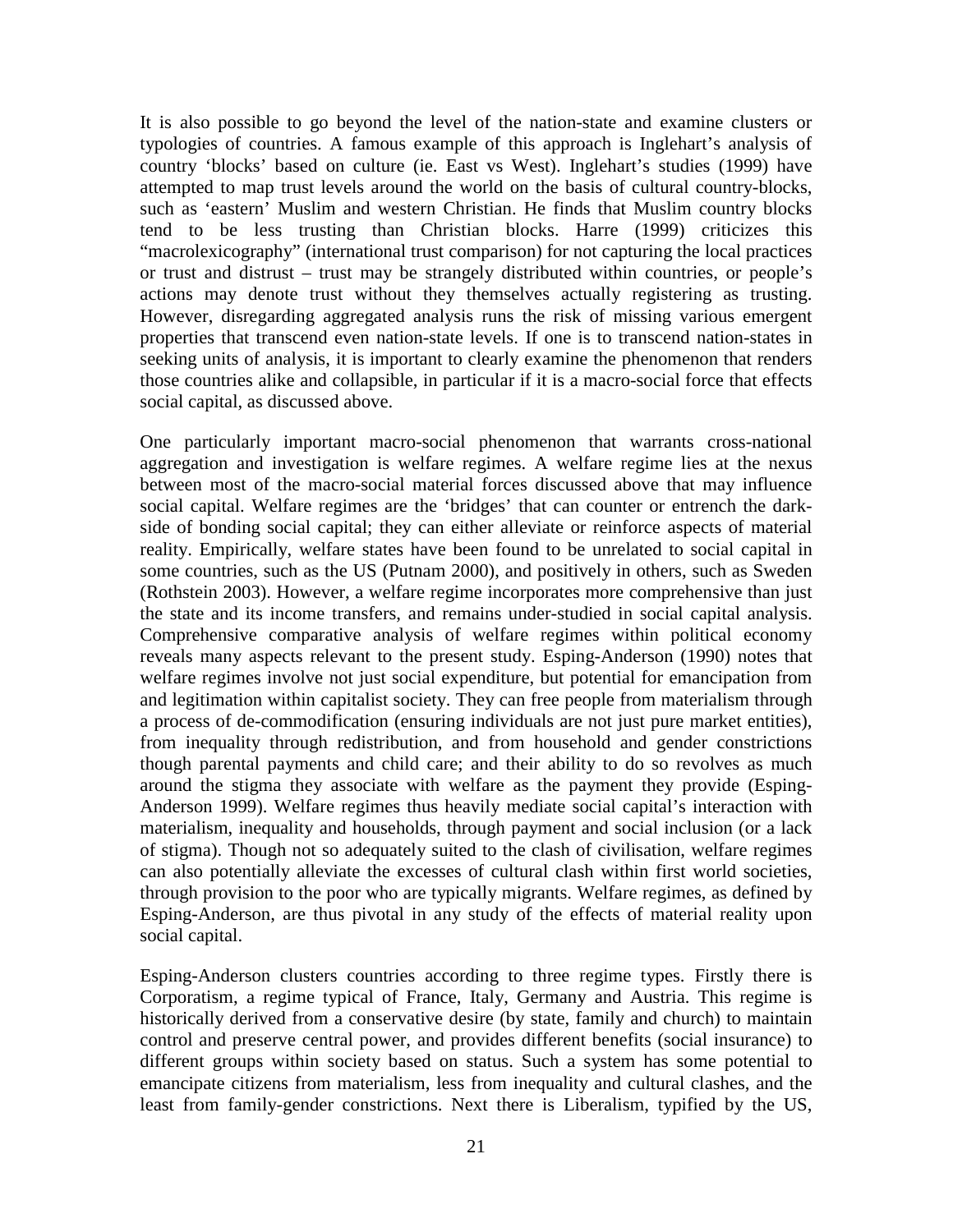Canada, and Australia (and UK, but has only become so recently). This regime is derived from a belief that the market reduces poverty, whilst excessive welfare obstructs the market and creates idleness and dependency; welfare as a consequence is stigmatised. It typically involves a means-tested system of public provision for the poor, and private (market) system of welfare provision for the middle (in terms of company-related benefits and volunteerism). Such a system has some potential to emancipate women from family-gender constrictions, less from cultural clashes, and the least from materialism and inequality. Finally there is the social democracy, typified by Norway, Sweden, Denmark, the Netherlands. This regime is based on a belief in equality and universal provision. Welfare is designated to preserve universal social rights of citizenship (rather than just economic or traditional) aimed at allowing full social participation by all. It involves a universal (flat rate) system of provision for the poor (pensions, accidents, sickness and unemployment), and an earnings-related public system of provision for the middle class. Such a system is the most expensive, but has the strongest potential emancipate citizens from all four macro-social forces. These three regimes form a basis for comparison in understanding the effects of macro-social phenomena upon social capital.

Esping-Anderson's approach of categorising and comparing countries based on welfare regimes is criticised in that typologising supposedly incorporates too much generalising (according to regime placement) and not enough attention to specific-country detail and small-scale (intra-country) variation (Daly and Lewis 1998). The criticisms bare some legitimacy, but they ignore the original point of studying trends at any level of aggregation – to see emergent properties. Without aggregation and typology, important phenomenon remains invisible. There is no reason however why, given comparability of data, both national and ultra-national comparisons cannot be undertaken simultaneously. Such an approach would compare nations separately, but also look for trends at the level of aggregation suggested by typologies such as Esping-Anderson's. Nations do share similarities thanks to entwined histories and cultures; and to ignore this for the sake of specificity and uniqueness is to quite often miss valuable (and even obvious) points.

#### **3.2 Social Capital And Welfare Possibilities**

To demonstrate the advantage of engaging in cross-national and regime comparison, it is useful to hypothesise on how trust and social capital relate to the various welfare regimes. More particularly, the phenomenon of generalised and particularised trust – and therefore bonding and bridging capital – becoming more incompatible as society gets more complex or traumatised has different impacts on the different welfare regimes. Four scenarios are likely to result from this interaction.

#### **Bridging Capital and Social-Democratic Welfare**

In the first scenario, as things get too complex, individuals accept their inability to calculate just who is trustworthy, and instead rely on the 'leap of faith' and the normative values of their society. They trust by default, in the manner described initially by Luhman. Such individuals gain certain rewards, in terms of unlimited interaction and experience; and they accept the risks involved as a matter of faith. This is a high risk/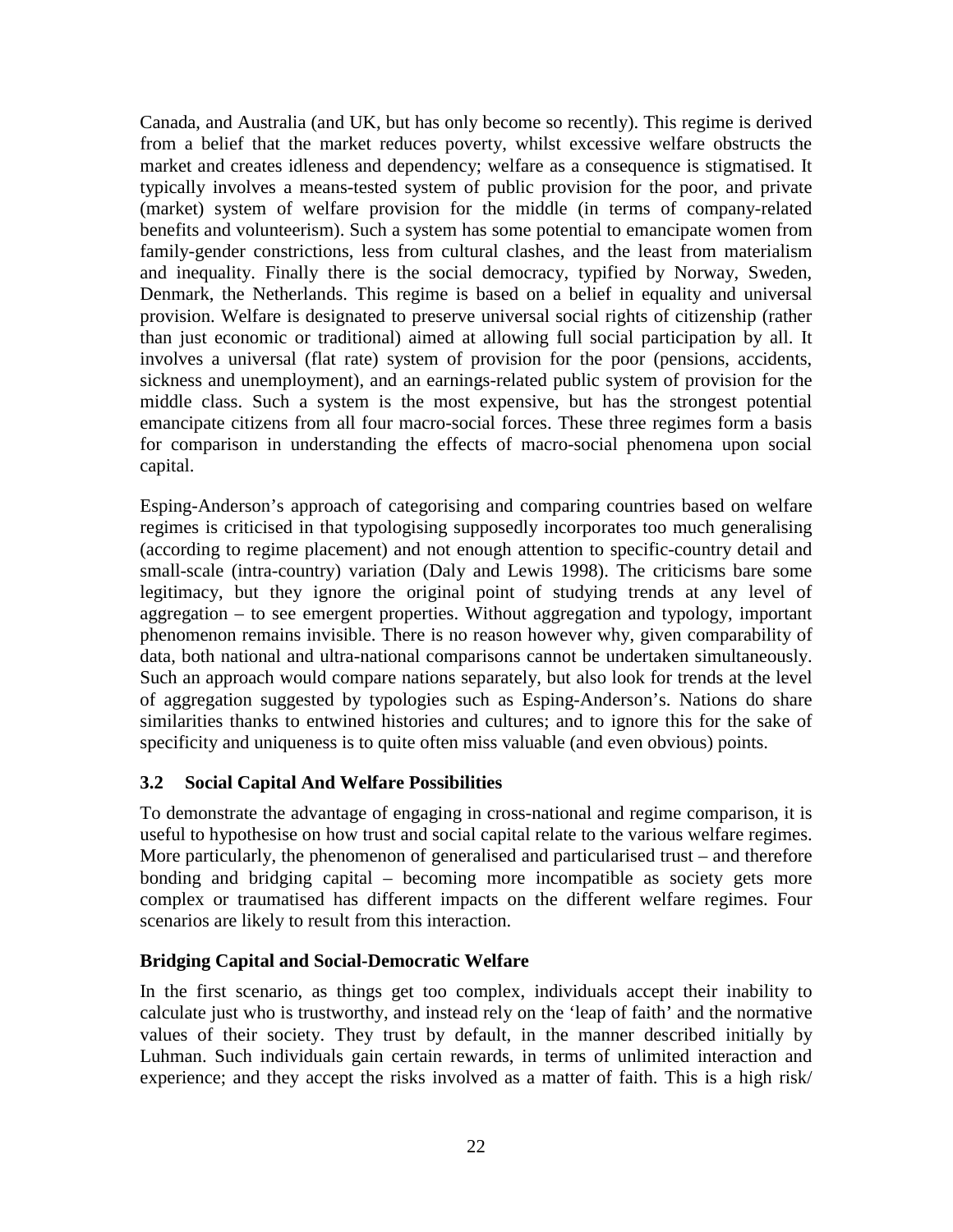high reward solution that incorporates a movement (or substitution) away from particularised towards generalised trust.

Such a society is based on tolerance, and the moral choice to remain free and open in interaction (trusting more than we should) described by Mansbridge. Such a society requires strong (and expensive) institutional backing – such as the presence of a Universalist welfare state  $-$  in order to contain the risks natural to such an open, accepting social ethos. This scenario captures the Scandinavian social capital profile, which is highly trusting and generally tolerant (Rothstein, 2003). It also captures Esping-Anderson's social democratic welfare regime, and goes some way to describing how institutional and civic society can coexist and operate successfully together.

#### **Bridging/ Bonding stabilisation and Liberal Welfare**

In the second scenario, individuals simplify their lives through a process of 'screening' information. Under this scenario, they limit the people and pressures with which they come into contact so as to be able to make calculated judgements without information overload. Excessively complex scientific and moral issues are deferred to experts and political leaders; this is the scenario described by both Luhman and Giddens. This is a medium-risk, medium-reward scenario in that interaction is more limited, and the boundaries are drawn more tightly and coercively around the society, but the society, as a whole, remains unified. In social capital terms, bonding capital must decline, because the rational-process relevant to particularised trust (upon which bonding is based) becomes overloaded with information. In order to stop this decline in bonding, individuals reduce information by starting to assert boundaries and exclude others. They become not only uninterested, but actively seek to avoid information concerning others who they feel they can't help and who potentially threaten them (eg migrants, marginalised homeless or poor, etc). In effect, bridging capital declines. Bridging capital declines until the bonding capital is stabilised; both end up in equilibrium, but at a lower equilibrium than they previously occupied.

Such a society comes to be based increasingly more upon duty rather than tolerance. Generalised trust is preserved, but the society ends up needing to draw support from its normative power structures in asserting boundaries, in the manner described by Offe and Luhman. This scenario captures the Anglo-western social capital profile, where trust is declining (Putnam, Hall, Hughes et al), and large influential neo-conservative movements assert the need to build community through voluntary efforts and ridding their societies of welfare dependents (simplification of information, bonding through exclusion). It also captures the liberal welfare regime – built on stigma – described by Esping-Anderson.

#### **Bonding Capital and Corporatist Welfare**

In the third scenario, a more intense form of 'screening' is adopted, such that divisions open up within the larger society. Either cooperation is maintained through strict hierarchal process only, based on status, or else cooperation breaks down across the society at large, and the whole fragments into a number of competing interest groups. This is a high-risk, low-reward scenario, whereby distrust erodes mutual gain through enforced and inflexible status distinction, or else reverses gain into loss through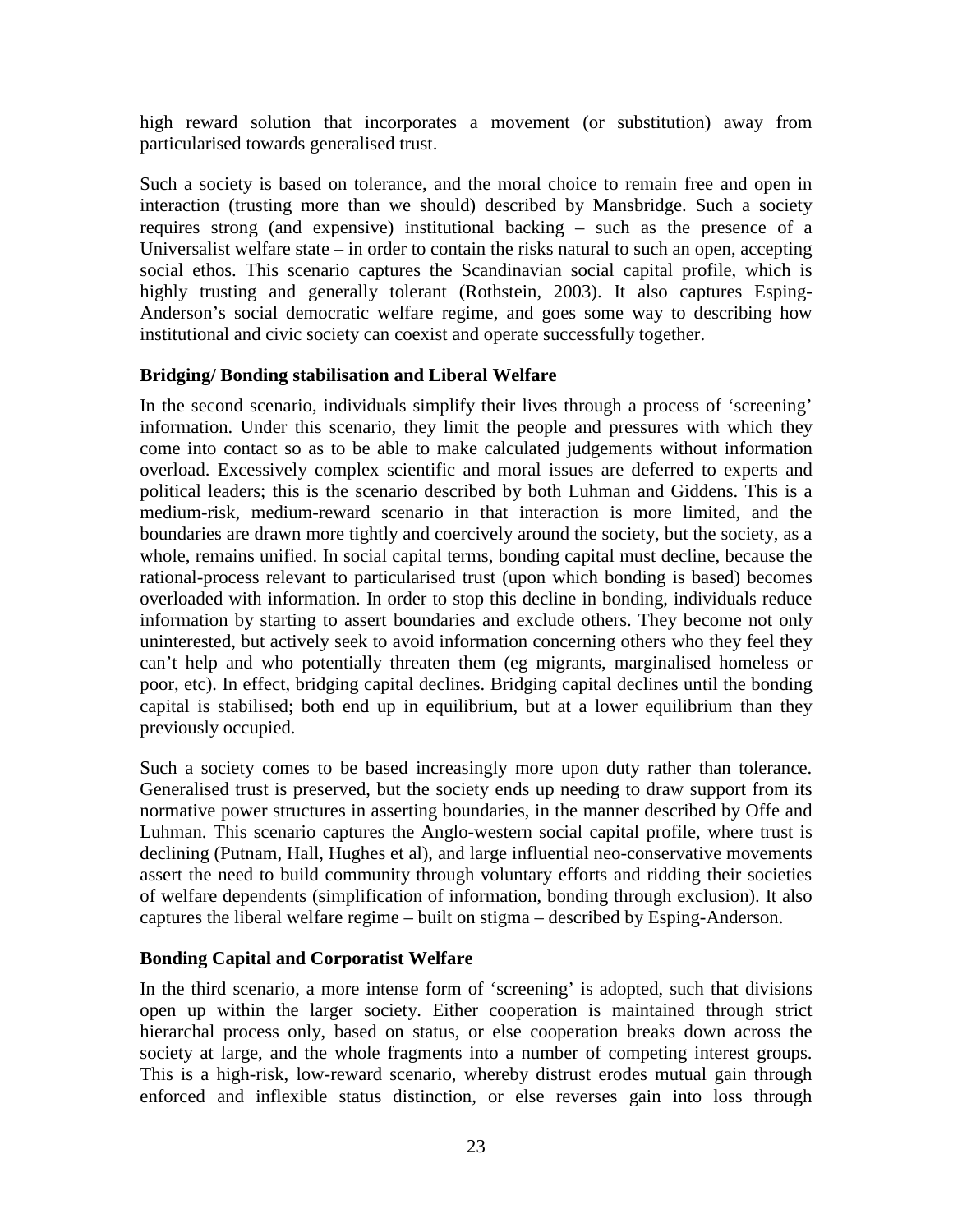infighting amongst fragmented groups. It entails a substitution of generalised for particularised trust.

Such a society is based on duty, but duty to one's particular sub-group of loyalty, rather then to the greater society as a whole. Group loyalties are maintained in the face of rivalry with others, on the basis of power and, in extreme cases, violence. This scenario captures the Italian social capital profile classically described by Banfield, and more recently by Putnam. It also captures the corporatist welfare regime – built on status distinction – described by Esping-Anderson.

#### **No Capital?**

Fourthly, individuals screen and remove themselves from society so much that they become isolated and ultra-individualistic. This is an extreme version of Giddens' ideas, whereby in advanced capitalism people 'affective individualism' supersedes social interaction (1994). It entails a substitution of generalised for particularised trust, and potentially no trust at all. This is the lowest risk, lowest reward scenario, where people cocoon in front of televisions, in cyber space, or in long working hours, seeking symbolic, mediated status rather than emotional gratification through interaction with other people. Some argue that symbolically mediated interaction is as good as primary interaction (Calhoun 1992), others that it is a poor and corrosive substitute (Baudrillard 1987). However, it is probably fair to say that the lower risks involved in the interaction are indicative of lower rewards for the society as a whole. This scenario is appropriate to all western industrialised countries.

#### **4 Conclusion**

This paper has outlined the major theoretical aspects of social capital in relation to its three main component parts. These three parts are values including trust, networks including associational membership, and practices such as volunteering. Typically, these three cluster into either bonding or bridging categories. Bonding is based on rationalprocess particularised trust, closed networks, and limited (potentially informal) volunteering. Bridging is based on moral-normative generalised trust, open networks, and civic volunteering. It is hypothesised that the two types of social capital come into disunity as societies become more complex or unstable. This paper has also outlined the major conceptual and measurement problems with social capital from the literature.

This paper also identifies two important new ones. Firstly, that analysis of social capital causes is biased towards individuals and agency. Macro-social forces are understudied. Materialism, inequality, gender-family dynamics, and cultural clashes are materially based structural phenomenon in need of measurement in relation to social capital. Secondly, there is a need to engage in international comparison to identify the 'emergent properties' that shape countries or clusters of countries, such as the various macro-social phenomena identified. Probably the most important emergent property to study in relation to materially based macro-social forces and social capital is welfare regimes. This paper suggests that the three welfare regimes suggested by Esping-Anderson each relate to a specific combination of bonding and bridging social capital, a combination that might result from increased social complexity or instability. Social-democratic countries favour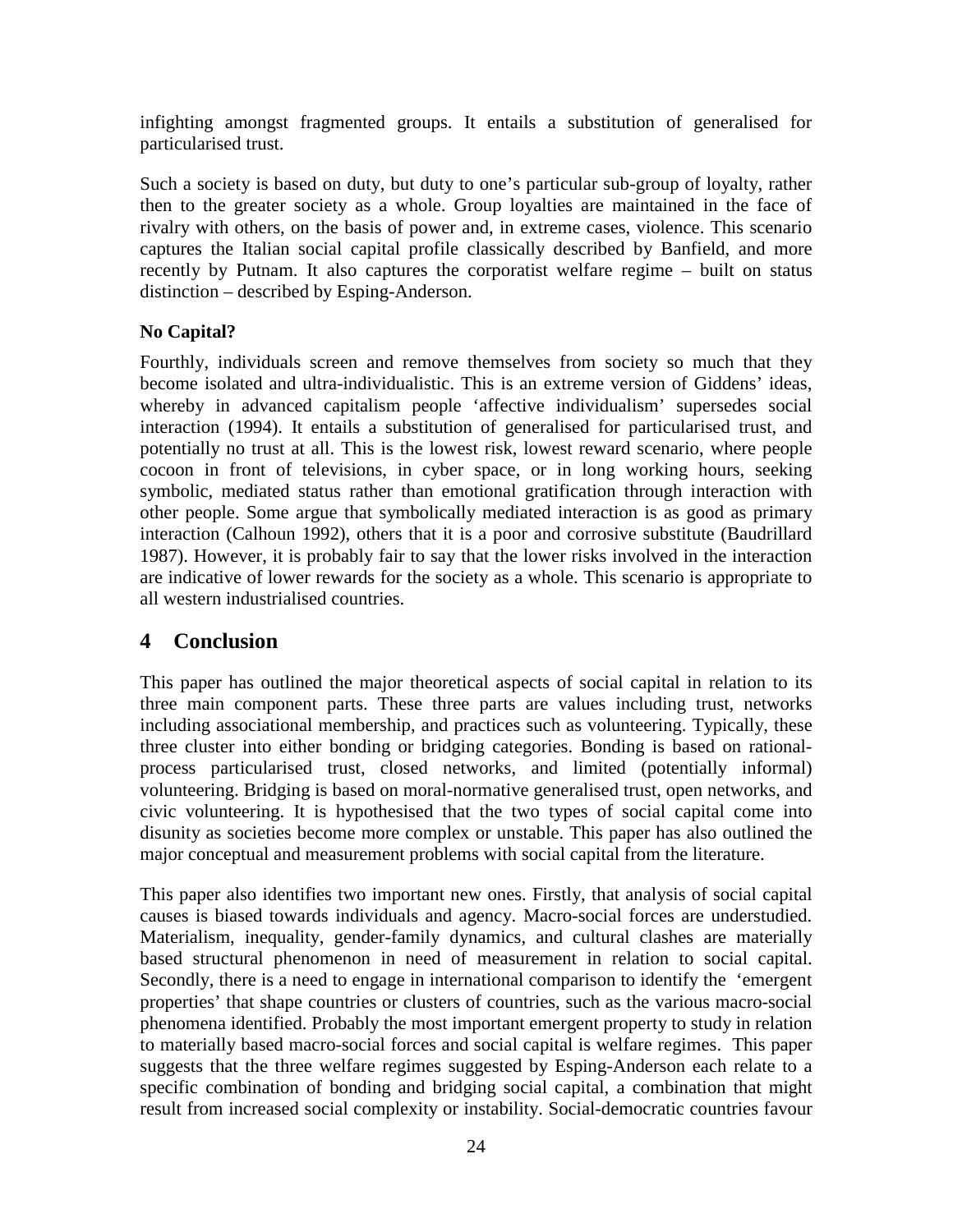high levels of bridging capital and tolerance, and support the risks inherent in trusting under uncertain condition through a generous and Universalist welfare regime. Liberal countries respond to declining certainty (and bonding capital) by simplifying, reducing information, and utilising normative sanctions (power) to exclude others – or reducing bridging capital – until bonding and bridging are balanced at a lower equilibrium. Corporatist countries embrace bonding capital, by strictly preserving closed status hierarchies, or else by fragmentation into competing sub-groups. They utilise power and crowd out bridging capital in this process.

It can be seen from these observations that the social capital concept can be used in a way which is critical, and which does not suffer from the reductive tendency inherent to economics. Measurement should proceed along the lines of three components listed, in international comparison. Historical trends should be observed according to welfare regime types, so as to test the above theses as to the impact of complexity upon social capital combinations by welfare regime type. And analysis should proceed to examine the influence of macro-social forces upon social capital, particularly the material forces outlined here of materialism, inequality, gender-family relations, and cultural clashes.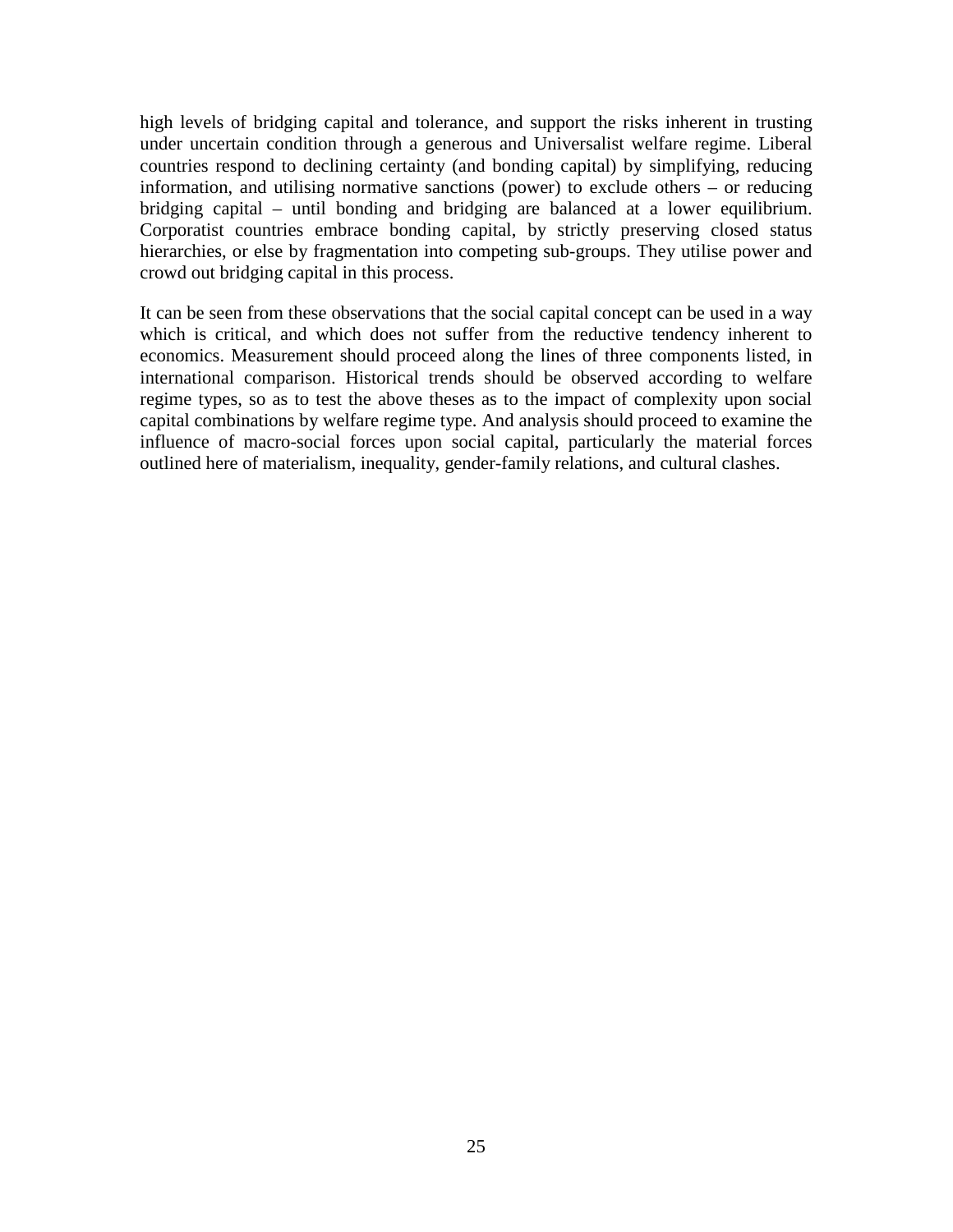#### **References**

- Australian Bureau of Statistics (ABS) (2003), *ABS Social Capital Indicators Workshop: Summary Report*, Canberra: Australian Bureau of Statistics.
- Almond, G., and Verba, S. (1963), *The Civic Culture: Political Attitudes and Democracy in Five Nations,* Princeton: Princeton University Press.
- Anhier, H. K., and Kendall, J. (2000), Trust and voluntary organisations: three theoretical approaches, *Civil Society Working Paper,* London.
- Axelrod, R. (1984), *The Evolution of Cooperation,* New York: Basic Books.
- Banfield, E. (1958), *Moral basis of a backward society,* Chicago: Free Press.
- Baudrillard, J. (1987), *The Ecstasy of Communication,* New York: Autonomedia.
- Beck, U. (1994), The reinvention of politics: towards a theory of reflexive modernisation. In U. Beck, A. Giddens and S. Lash (Eds.), *Reflexive Modernisation*, Stanford: Stanford Uni Press, 56-110
- Bianchi, S., and Robinson, J. (1997), What did you do today: Children's use of time, family composition and the acquisition of social capital, *Journal of Marriage and the Family*, 59, 332-344.
- Bourdieu, P. (1986). The forms of capital, in J. Ritchardson (Ed.), *Handbook of Theory and Research in the Sociology of Education,* New York: Greenwood Press.
- Brehm, J., and Rahn, W. (1997), Individual-level evidence for the causes and consequences of social capital, *American Journal of Political Science*, 41, 999- 1023.
- Burt, R. S. (2000), The network structure of social capital, *Research in Organisational Behaviour*, 22, 1-83.
- Calhoun, C. (1992), The infrastructure of modernity: indirect social relationships, information technology and social integration, In N. Smelser and H. Haferkamp (Eds.), *Social Change and Modernity,* Berkley: University of California Press.
- Coleman, J. S. (1990), *Foundations of Social Theory,* Cambridge: Harvard Uni Press.
- Commission, A. P. (2003), *Social Capital: Reviewing the Concept and its Policy Implications*, Canberra: AusInfo.
- Cote, S., and Healy, T. (2001), *The Well-being of Nations: The Role of Human and Social Capital*. Paris: OECD (Organisation for Economic Cooperation and Development).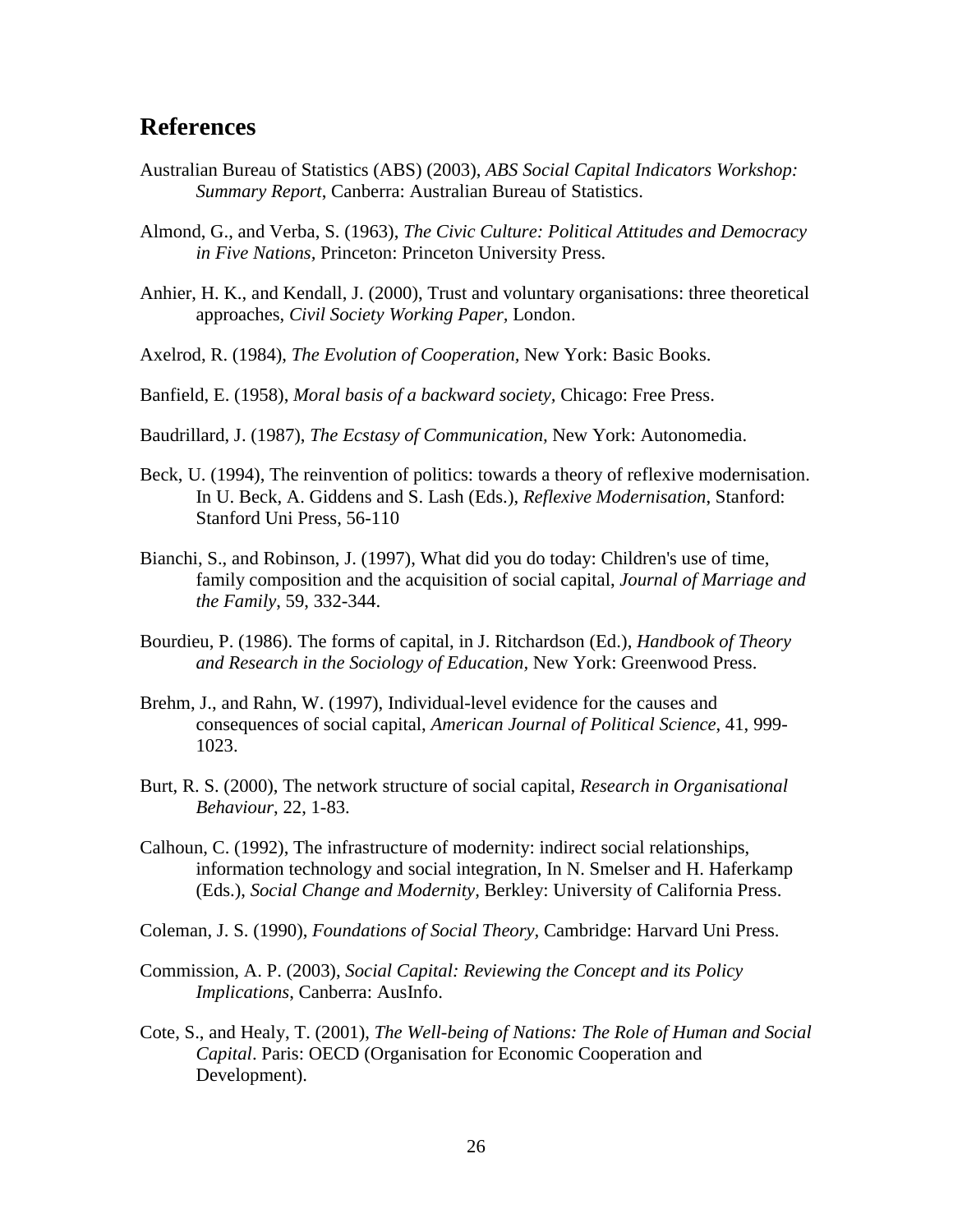- Cox, E. (1998), Measuring social capital as part of progress and well-being, in R. Eckersley (Ed.), *Measuring Progress: Is life getting better?* Canberra: CSIRO Publishing.
- Cox, E., and Caldwell, P. (2000), Making policy social, in I. Winter (Ed.), *Social capital and Public Policy in Australia*. Melbourne: Australian Institute of Family Studies.
- Daly, M., and Lewis, J. (1998), Introduction: conceptualising social care in the context of welfare state restructuring, in J. Lewis (Ed.), *Gender, Social Change and Welfare State Restructuring in Europe*. Sydney: Ashgate.
- Dasgupta, P. (1988), Trust as a commodity, in D. Gambetta (Ed.), *Trust: Making and Breaking Cooperative Relations*. Oxford: Basil Blackwell.
- DeFilippis, J. (2001), The myth of social capital in community development, *Housing Policy Debate*, 12, 783-784.
- Eckersley, R. (1998), Perspectives on Progress: economic growth, quality of life, and ecological sustainability, in R. Eckersley (Ed.), *Measuring progress : is life getting better?* Collingwood, Vic: CSIRO Publishing.
- Esping-Anderson, G. (1990), *The Three Worlds of Welfare Capitalism*. Cambridge: Polity Press.
- Esping-Anderson, G. (1999), *Social Foundations of Post-Industrial Econcomics,* New York: Oxford University Press.
- Fattore, T., Turnbull, N., and Wilson, S. (2003), 'More Community!' Does the social capital hypothesis offer hope for untrusting societies? *The Drawing Board*, 3, 165-179.
- Fukuyama, F. (1995), *Trust: The social virtues and the creation of prosperity,* London: Penguin.
- Gambetta, D. (1988), Mafia: the price of distrust, in D. Gambetta (Ed.), *Trust: Making and Breaking Cooperative Relations,* Oxford: Basil Blackwell.
- Giddens, A. (1994), Living in a post traditional society, in U. Beck, A. Giddens and S. Lash (Eds.), *Reflexive Modernisation,* Stanford: Stanford Uni Press, 56-110.
- Glaeser, E. L., Laibson, D., Scheinkman, J. A., and Soutter, C. L. (1999). What is social capital? The determinants of trust and trustworthiness, *NBER Working Paper Series*: National Bureau of Economic Research.
- Goffman, E. (1959), *The Presentation of Self in Everyday Life,* New York: Doubleday.
- Good, D. (1988), Individuals, interpersonal relations, and trust, in D. Gambetta (Ed.), *Trust: Making and Breaking Cooperative Relations,* Oxford: Basil Blackwell.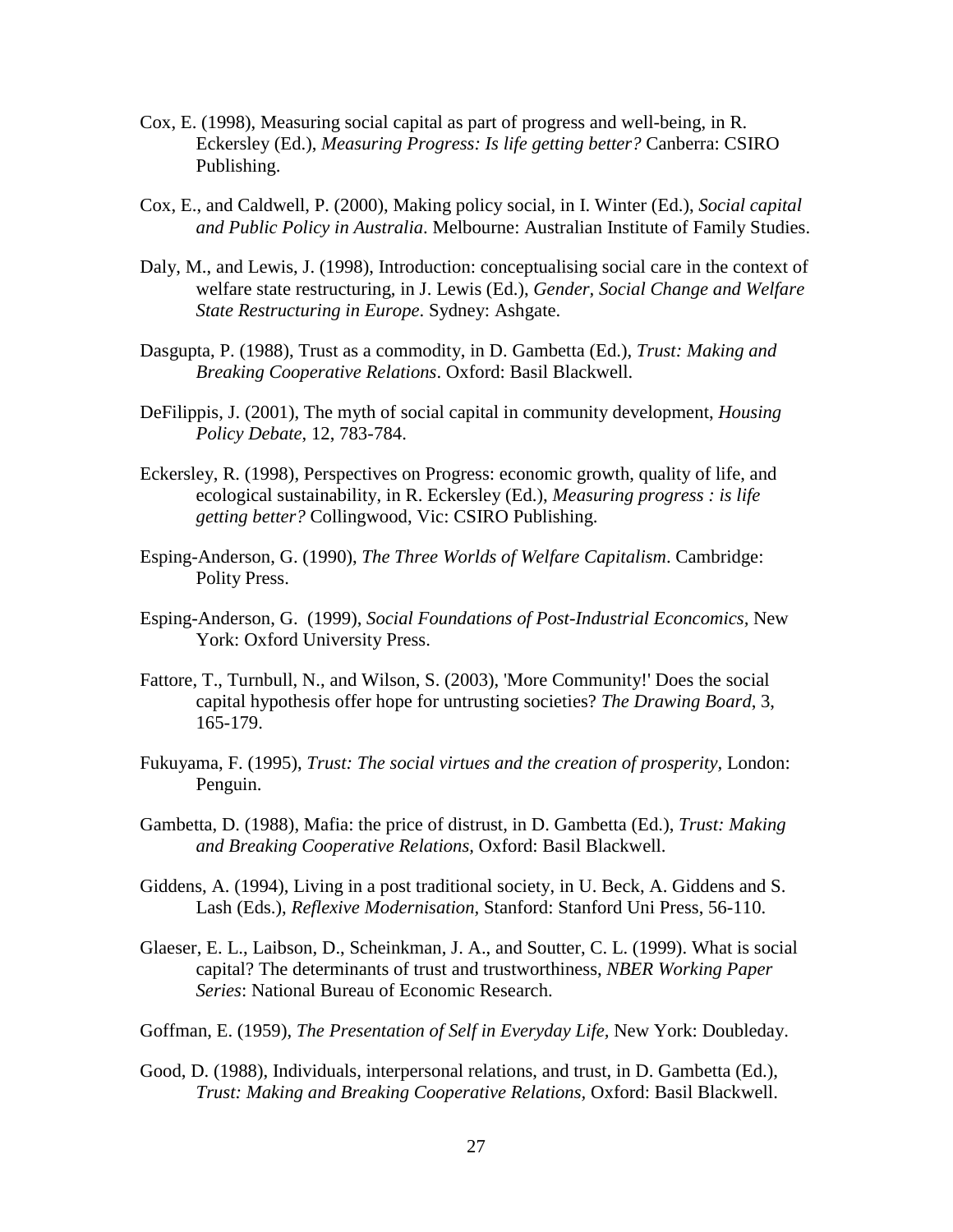- Granovetter, M. (1973), The strength of weak ties, *American Journal of Sociology*, 78, 1360-1380.
- Grieg, A., Lewins, F. and White, K. (2003), *Inequality in Australia*, Cambridge: Cambridge Uni Press.
- Grootaert, C., and Bastelaer, T. v. (2002), *Understanding and Measuring Social Capital: a Multidisciplinary Tool for Practitioners,* Washington DC: The World Bank.
- Grootaert, C., Narayan, D., Nhyan-Jones, V., and Woolcock, M. (2002), *Integrated Questionnaire for the Measurement of Social Capital*. Washington DC: The World Bank, Social Capital Thematic Group.
- Haezewindt, P. (2003), Investing in each other and the community: the role of social capital, *Social Trends 33,* London: www.statistics.gov.uk.
- Hall, P. (2002), The role of government and the distribution of social capital, in R. D. Putnam (Ed.), *Democracies in Flux*, publisher, place, pages.
- Hamilton, C. (2002), *Overconsumption in Australia: The Rise of the Middle Class Battler*, ACT: The Australia Institute.
- Hamilton, C. (2003a), *Downshifting in Australia: A Sea-change in the Pursuit of Happiness,* ACT: The Australia Institute.
- Hamilton, C. (2003b), *Growth Fetish*, Crows Nest: Allen and Unwin.
- Harre, R. (1999), Trust and its surrogates: psychological foundations of political process, in M. E. Warren (Ed.), *Democracy and Trust*. Cambridge: Cambridge Uni Press.
- Helliwell, J. F. (2002), *How's life? Combining Individual and National Variables to Explain Subjective Well-being*, Cambridge MA: National Bureau of Economic Research.
- Hogan, D., and Owen, D. (2000), Social capital, active citizenship and political equality in Australia, in I. Winter (Ed.), *Social capital and public policy in Australia,* Melbourne: Australian Institute of Family Studies.
- Homeister, B.A. (2000), *Work Hours and Community Involvement of Dual-earner Couples: Building Social Capital or Completing Time?*, New York: Cornell Employment and Families Careers Institute.
- Hooghe, M. (2001), Television and the erosion of social capital: disentangling the causal mechanism, *Annual Meeting of the American Political Science Association*. San Francisco.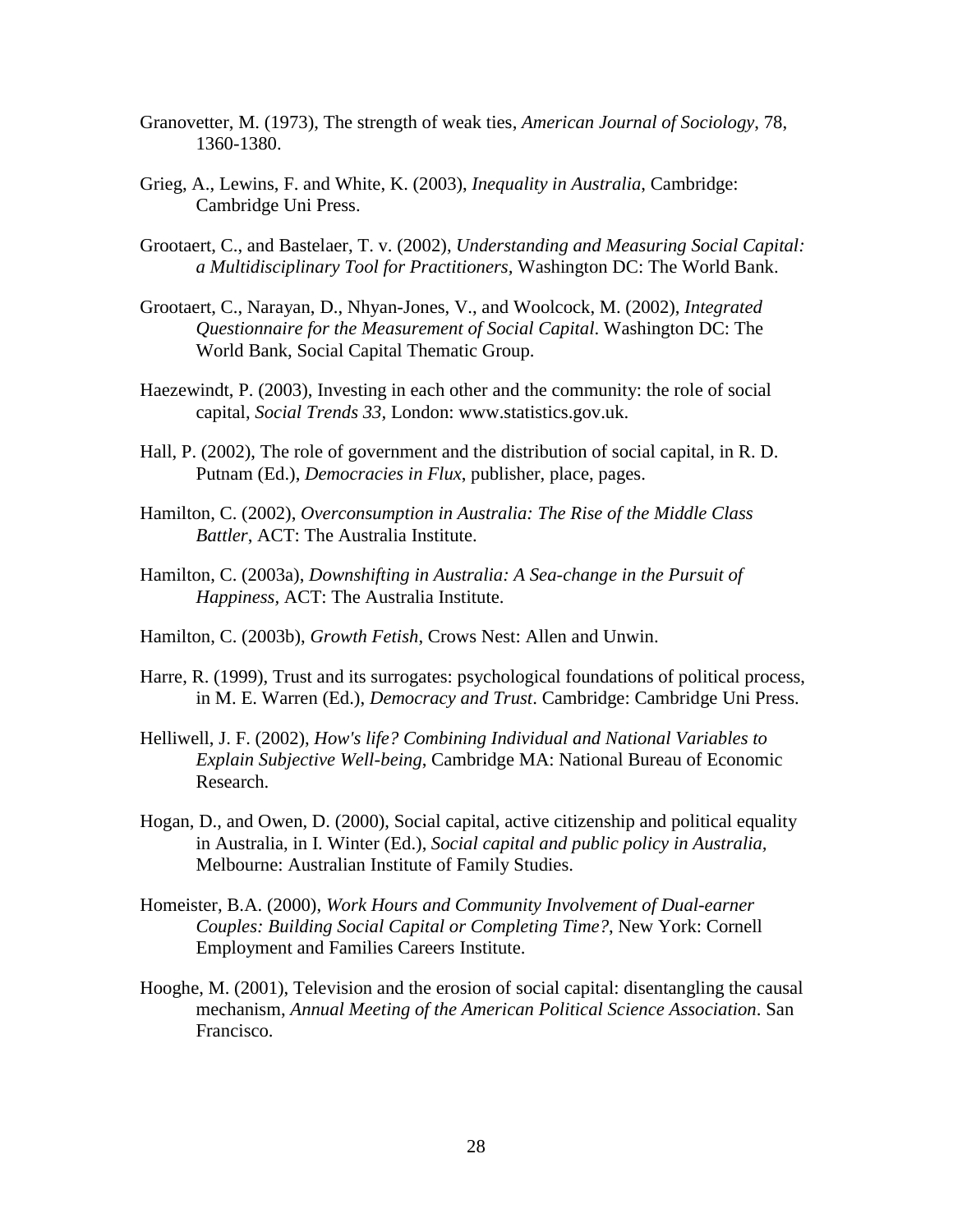- Hughes, P., Bellamy, J., and Black, A. (2000), Building social trust through education, in I. Winter (Ed.), *Social capital and public policy in Australia*. Melbourne: Australian Institute of Family Studies.
- Hughes, P., and Black, A. (2002), The impact of various personal and social characteristics on volunteering, *Australian Journal of Volunteering*, 7, 59-69.
- Inglehart, R. (1997), *Modernisation and Postmodernisation,* Princeton: Princeton Uni Press.
- Inglehart, R. (1999), Trust, well-being and democracy, in M. E. Warren (Ed.), *Democracy and Trust,* Cambridge: Cambridge Uni Press.
- Inglehart, R., and Abramson, P. (1999), Measuring Postmaterialism, *American Political Science Review*, 88, 356-54.
- Knack, S. and Keefer, P. (1997), Does Social Capital have an economic payoff? A crosscountry investigation, *Quarterly Journal of Economics*, 112, 1251-88.
- Kumlin, S., and Rothstein, B. (2003), Investing in social capital: the impact of the welfare state, *Annual Meeting of the American Political Science Association*. Philadelphia.
- Lash, S. (1994), Reflexivity and its doubles, in U. Beck, A. Giddens and S. Lash (Eds.), *Reflexive Modernisation,* Stanford: Stanford Uni Press, (pp. 56-110).
- Leonard, R., and Onyx, J. (2003), Networking through loose and strong ties: an Australian qualitative study, *Voluntas*, 14 (2), 191-205.
- Lin, N., Cook, K., and Burt, R. S. (2001), *Social Capital: Theory and Research,* New York: Aldine de Gruyter.
- Luhman, N. (1979), *Trust and Power,* Chichester: Wiley.
- Mansbridge, J. (1999), Altruistic trust, in M. E. Warren (Ed.), *Democracy and Trust,* Cambridge: Cambridge Uni Press.
- Nie, N. H., Hillygus, D. S. and Erbring, L. (2002), Internet use, interpersonal relations and sociability: findings from a detailed time diary study, in B. Wellman and C. Haythornthwaite (Eds.), *The Internet and Everyday Life,* Oxford: Blackwell.
- Norris, P. (1996), Does television erode social capital? A reply to Putnam, *Political Science and Politics*, 29.
- Norris, P. (1998), Blaming the messenger? Television and civic malaise, *Public Trust and Democractic Governance in the Trilateral Democracies,* Rockefeller Conference Centre, Bellagio: American Academy of Arts and Sciences.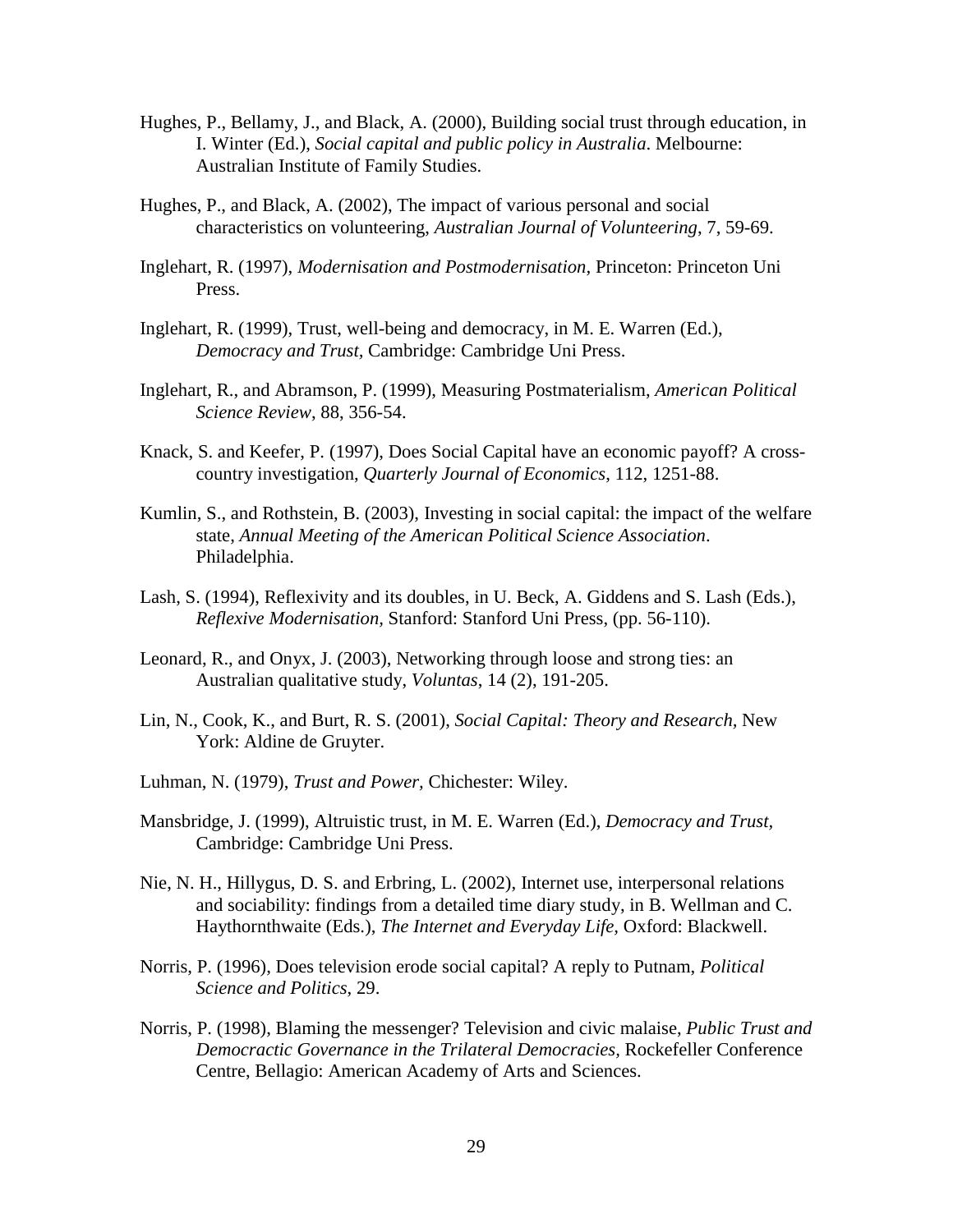- Norris, P. (2001), Making democracies work: social capital and civic engagement in 47 countries, *European Science Foundation EURESCO Conference on Social Capital: Interdisciplinary Perspectives*. University of Exeter.
- Offe, C. (1999), How can we trust our fellow citizens?, in M. E. Warren (Ed.), *Democracy and Trust,* Cambridge: Cambridge Uni Press.
- Offe, C., and Fuchs, S. (2002), A decline of social capital? The German case, In R. Putnam (Ed.), *Democracies in Flux*, details.
- Olson, M. (1982). *The Rise and Decline of Nations: Economic Growth, Stagflation, and Social Rigidities*. New Haven: Yale University Press.
- Onyx, J. and Bullen, P. (1997), Measuring social capital in five communities in NSW: an analysis, Sydney: Centre for Australian Community Organisations and Management, 1-59)
- Patterson, O. (1999), Liberty against the democratic state: on the historical and contemporary sources of American distrust, in M. E. Warren (Ed.), *Democracy and Trust,* Cambridge: Cambridge University Press.
- Patulny, R., Bonding, Bridging and Investment: Important aspects of a National Social Capital Policy Strategy. *Melbourne Journal of Politics,* Forthcoming-a.
- Patulny, R., Material Implications for Social Capital. In H. Cheney, E. Katz & F. Solomon (Eds.), *Proceedings of the First Round Table Conference on Social Sciences and Sustainability*. Melbourne: CSIRO Division of Minerals, Forthcoming-b
- Patulny, R., Fisher, K., and Bittman, M. (2003), Trust and volunteering contrasting time diaries with values data, *Comparing Time - The 25th IATUR Conference on Time Use Research*. Brussels.
- Paxton, P. (1999), Is social capital declining in the United States? A multiple indicator assessment, *American Journal of Sociology*, 105, 88-127.
- Portes, A. (1998), Social capital: its origins and applications in modern sociology, *Annual Review of Sociology*, 24, 1-24.
- Portes, A., and Landolt, P. (1996), Unsolved mysteries: the Tocqueville Files II. The downside of social capital, *The American Prospect*, 7, 18-21.
- Putnam, R. D. (1995), Tuning in, tuning out: the strange disappearance of social capital in America, *PS: Political Science and Politics*, 28, 664-683.
- Putnam, R. D. (2000). *Bowling Alone: The Collapse and Revival of American Community,* New York; London: Simon & Schuster.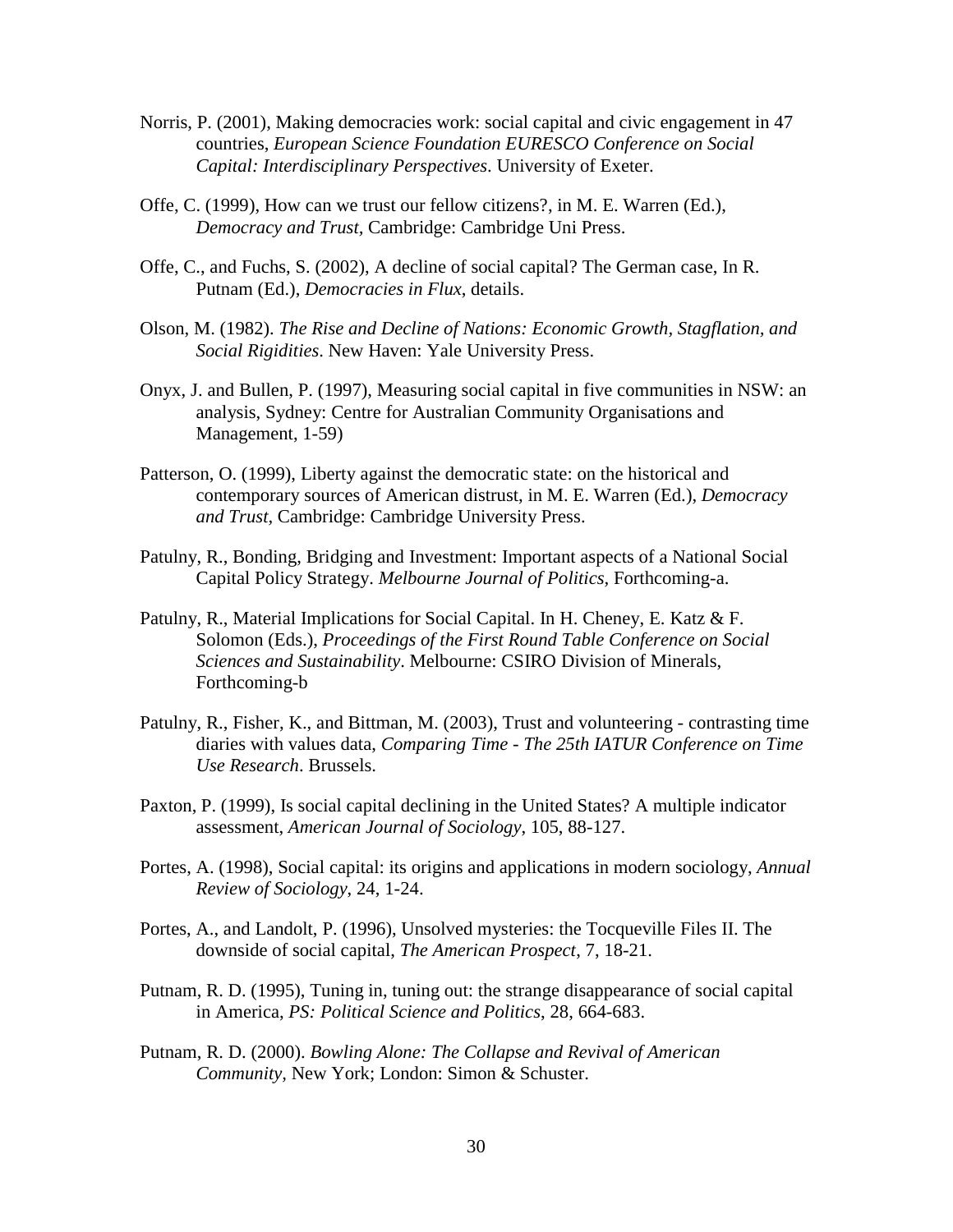Putnam, R. D. (2002), Bowling together, *The American Prospect*, 13.

- Quan-Hase, A., and Wellman, B. (Forthcoming). How deos the Internet Affect Social Capital? In M. Huysman & V. Wulf (Eds.), *IT and Social Capital*.
- Raiser, M., Haerpfer, C., Nowotny, T., & Wallace, C. (2001). Social Capital: A First Look at the evidence. London: European Bank for Reconstruction and Development.
- Robinson, J. P., & Godbey, G. (1997). *Time for Life: The surprising Ways Americans Use Their Time*. University Park: Pennsylvania State University.
- Rothstein, B. (2003). Social Capital in the Social Democratic State. In R. Putnam (Ed.), *Democracies in Flux*. Oxford: Oxford University Press.
- Ruston, D. (2003). Volunteers, Helpers and socialisers: social capital and time use. London: Office of National Statistics.
- Schor, J. (1991). *The Overworked American: the Unexpected Decline in Leisure*. New York: Basic Books.
- Sennett, R. (1998). *The Corrosion of Character*. New York: W.W. Norton & Company.
- Smeeding, T. M. (2002). Globalization, Inequality and the Rich Countries of the G-20: Evidence from the Luxembourg Income Study (LIS) (pp. 1-34). Sydney: Social Policy Research Centre.
- Sobel, J. (2002). Can we trust social capital. *Journal of Economic Literature*, 40, 139- 154.
- Stolle, D. (1998). Bowling Together, Bowling Alone: The Development of Generalized Trust in Voluntary Associations. *Political Psychology*, 19, 497-525.
- (2001). Getting to trust: an analysis of the importance of institutions, families, personal experiences and groups membership, *Social Capital and Participationin Everyday Life*. London: Routledge.
- Stone, W. (2001). Measuring Social Capital: towards a theoretically informed measurement framework for researching social capital in family and community life. Melbourne: Australian Institute of Family Studies.
- Stone, W., & Hughes, J. (2002). Social Capital: empirical meaning and measurment validity. Melbourne: Australian Institute of Family Studies.
- Urwin, P., Sturgis, P., & Pietro, G. D. (2002). The Yuppies Netwoking: Measuring the Employment Effects of Networking and the accumulation of social capital using eth UK time use survey. London: Westminsiter Business School, University of Westminster.